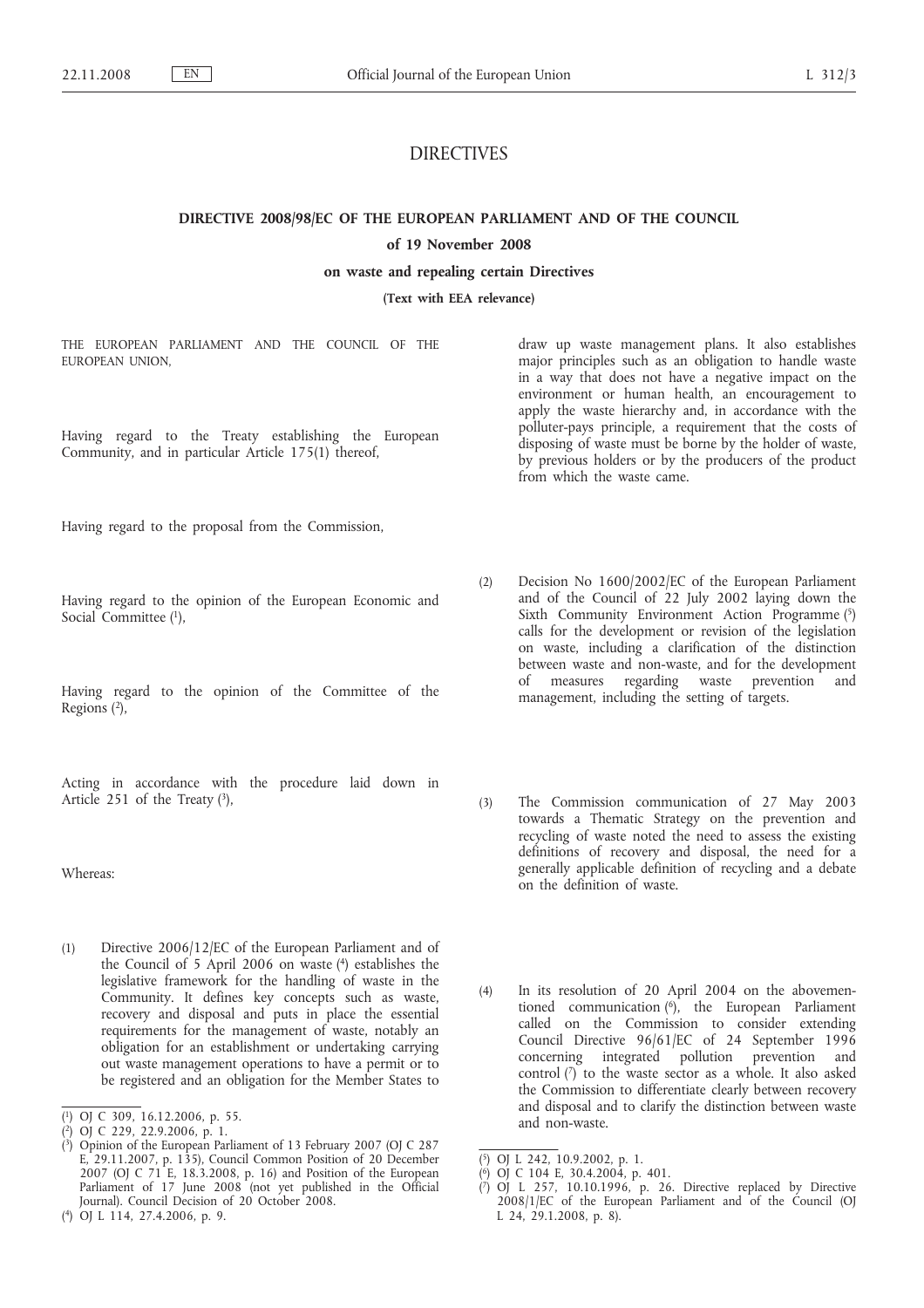- (5) In its conclusions of 1 July 2004, the Council called on the Commission to bring forward a proposal for the revision of certain aspects of Directive 75/442/EEC, repealed and replaced by Directive 2006/12/EC, in order to clarify the distinction between waste and nonwaste and that between recovery and disposal.
- (6) The first objective of any waste policy should be to minimise the negative effects of the generation and management of waste on human health and the environment. Waste policy should also aim at reducing the use of resources, and favour the practical application of the waste hierarchy.
- (7) In its Resolution of 24 February 1997 on a Community strategy for waste management  $(1)$ , the Council confirmed that waste prevention should be the first priority of waste management, and that re-use and material recycling should be preferred to energy recovery from waste, where and insofar as they are the best ecological options.
- (8) It is therefore necessary to revise Directive 2006/12/EC in order to clarify key concepts such as the definitions of waste, recovery and disposal, to strengthen the measures that must be taken in regard to waste prevention, to introduce an approach that takes into account the whole life-cycle of products and materials and not only the waste phase, and to focus on reducing the environmental impacts of waste generation and waste management, thereby strengthening the economic value of waste. Furthermore, the recovery of waste and the use of recovered materials should be encouraged in order to conserve natural resources. In the interests of clarity and readability, Directive 2006/12/EC should be repealed and replaced by a new directive.
- (9) Since most significant waste management operations are now covered by Community legislation in the field of environment, it is important that this Directive be adapted to that approach. An emphasis on the environmental objectives laid down in Article 174 of the Treaty would bring the environmental impacts of waste generation and waste management more sharply into focus throughout the life-cycle of resources. Consequently, the legal basis for this Directive should be Article 175.
- (10) Effective and consistent rules on waste treatment should be applied, subject to certain exceptions, to movable property which the holder discards or intends or is required to discard.
- (12) Regulation (EC) No 1774/2002 of the European Parliament and of the Council of 3 October 2002 laying down health rules concerning animal byproducts not intended for human consumption (2) provides, inter alia, for proportionate controls as regards the collection, transport, processing, use and disposal of all animal by-products including waste of animal origin, preventing it from presenting a risk to animal and public health. It is therefore necessary to clarify the link with that Regulation, avoiding duplication of rules by excluding from the scope of this Directive animal by-products where they are intended for uses that are not considered waste operations.
- (13) In the light of the experience gained in applying Regulation (EC) No 1774/2002, it is appropriate to clarify the scope of waste legislation and of its provisions on hazardous waste as regards animal by-products regulated by Regulation (EC) No 1774/2002. Where animal by-products pose potential health risks, the appropriate legal instrument to address these risks is Regulation (EC) No 1774/2002 and unnecessary overlaps with waste legislation should be avoided.
- (14) The classification of waste as hazardous waste should be based, inter alia, on the Community legislation on chemicals, in particular concerning the classification of preparations as hazardous, including concentration limit values used for that purpose. Hazardous waste should be regulated under strict specifications in order to prevent or limit, as far as possible, the potential negative effects on the environment and on human health due to inappropriate management. Furthermore, it is necessary to maintain the system by which waste and hazardous waste have been classified in accordance with the list of the types of waste as last established by Commission Decision 2000/532/EC  $(3)$ , in order to encourage a harmonised classification of waste and ensure the harmonised determination of hazardous waste within the Community.

<sup>(11)</sup> The waste status of uncontaminated excavated soils and other naturally occurring material which are used on sites other than the one from which they were excavated should be considered in accordance with the definition of waste and the provisions on by-products or on the end of waste status under this Directive.

<sup>(</sup> 2) OJ L 273, 10.10.2002, p. 1.

<sup>(</sup> 3) Decision 2000/532/EC of 3 May 2000 replacing Decision 94/3/EC establishing a list of wastes pursuant to Article 1(a) of Council Directive 75/442/EEC on waste and Council Decision 94/904/EC establishing a list of hazardous waste pursuant to Article 1(4) of Council Directive 91/689/EEC on hazardous waste (OJ L 226, 6.9.2000, p. 3).

<sup>(</sup> 1) OJ C 76, 11.3.1997, p. 1.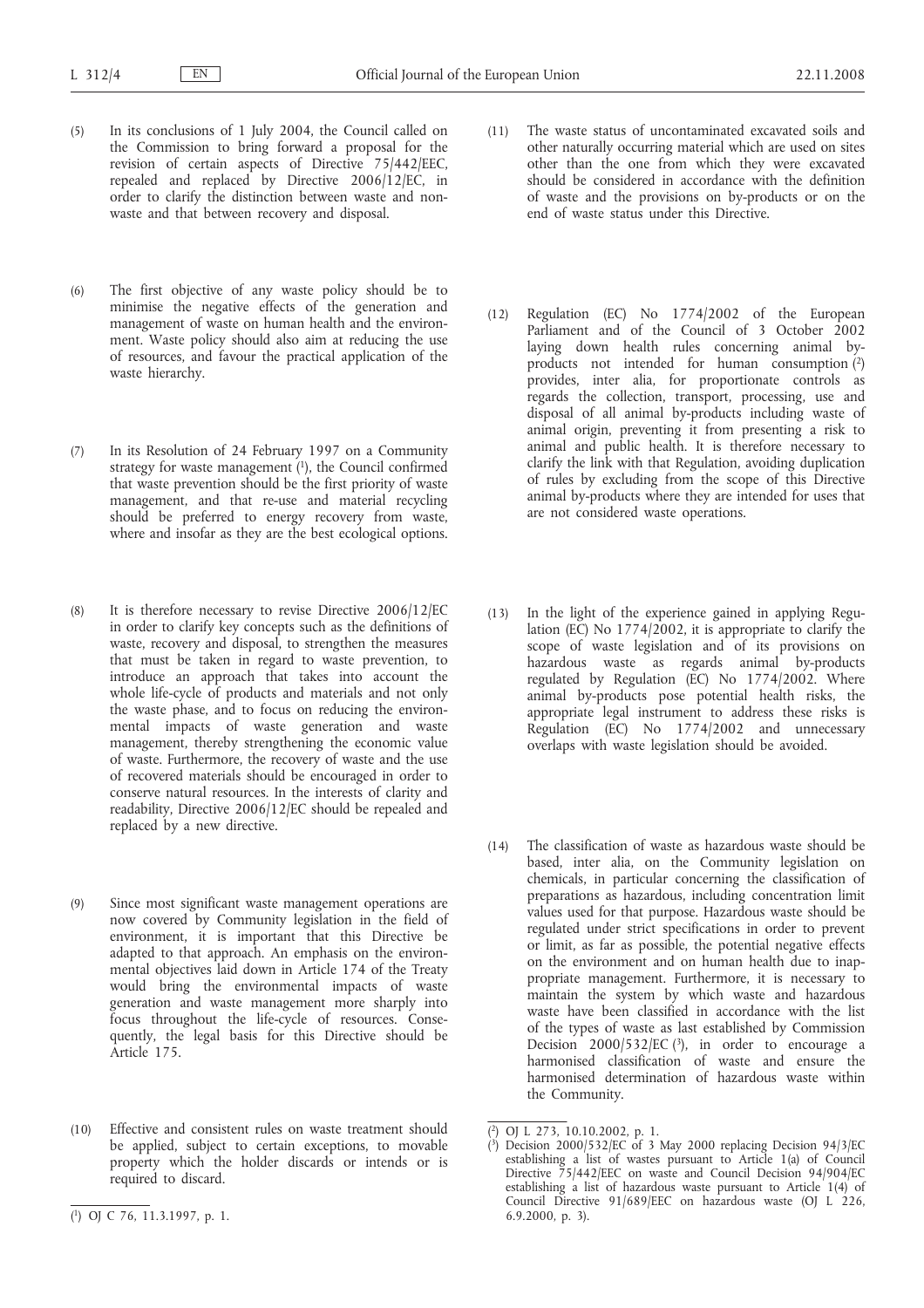- (15) It is necessary to distinguish between the preliminary storage of waste pending its collection, the collection of waste and the storage of waste pending treatment. Establishments or undertakings that produce waste in the course of their activities should not be regarded as engaged in waste management and subject to authorisation for the storage of their waste pending its collection.
- (16) Preliminary storage of waste within the definition of collection is understood as a storage activity pending its collection in facilities where waste is unloaded in order to permit its preparation for further transport for recovery or disposal elsewhere. The distinction between preliminary storage of waste pending collection and the storage of waste pending treatment should be made, in view of the objective of this Directive, according to the type of waste, the size and time period of storage and the objective of the collection. This distinction should be made by the Member States. The storage of waste prior to recovery for a period of three years or longer and the storage of waste prior to disposal for a period of one year or longer is subject to Council Directive 1999/31/EC of 26 April 1999 on the landfill of waste (1).
- (17) Waste collection schemes which are not conducted on a professional basis should not be subject to registration as they present a lower risk and contribute to the separate collection of waste. Examples of such schemes are waste medicines collected by pharmacies, take-back schemes in shops for consumer goods and community schemes in schools.
- (18) Definitions of prevention, re-use, preparing for re-use, treatment and recycling should be included in this Directive, in order to clarify the scope of these concepts.
- (19) The definitions of recovery and disposal need to be modified in order to ensure a clear distinction between the two concepts, based on a genuine difference in environmental impact through the substitution of natural resources in the economy and recognising the potential benefits to the environment and human health of using waste as a resource. In addition, guidelines may be developed in order to clarify cases where this distinction is difficult to apply in practice or where the classification of the activity as recovery does not match the real environmental impact of the operation.
- (20) This Directive should also clarify when the incineration of municipal solid waste is energy-efficient and may be considered a recovery operation.
- (21) Disposal operations consisting of release to seas and oceans including sea bed insertion are also regulated by

international conventions, in particular the Convention on the Prevention of Marine Pollution by Dumping of Wastes and Other Matter, done at London on 13 November 1972, and the 1996 Protocol thereto as amended in 2006.

- (22) There should be no confusion between the various aspects of the waste definition, and appropriate procedures should be applied, where necessary, to byproducts that are not waste, on the one hand, or to waste that ceases to be waste, on the other hand. In order to specify certain aspects of the definition of waste, this Directive should clarify:
	- when substances or objects resulting from a production process not primarily aimed at producing such substances or objects are byproducts and not waste. The decision that a substance is not waste can be taken only on the basis of a coordinated approach, to be regularly updated, and where this is consistent with the protection of the environment and human health. If the use of a by-product is allowed under an environmental licence or general environmental rules, this can be used by Member States as a tool to decide that no overall adverse environmental or human health impacts are expected to occur; an object or substance should be regarded as being a by-product only when certain conditions are met. Since byproducts fall into the category of products, exports of by-products should meet the requirements of the relevant Community legislation; and
	- when certain waste ceases to be waste, laying down end-of-waste criteria that provide a high level of environmental protection and an environmental and economic benefit; possible categories of waste for which 'end-of-waste' specifications and criteria should be developed are, among others, construction and demolition waste, some ashes and slags, scrap metals, aggregates, tyres, textiles, compost, waste paper and glass. For the purposes of reaching endof-waste status, a recovery operation may be as simple as the checking of waste to verify that it fulfils the end-of-waste criteria.
- (23) In order to verify or calculate if the recycling and recovery targets set in European Parliament and Council Directive 94/62/EC of 20 December 1994 on packaging and packaging waste (2), Directive 2000/53/EC of the European Parliament and of the Council of 18 September 2000 on end-of life

<sup>(</sup> 1) OJ L 182, 16.7.1999, p. 1. (

<sup>2)</sup> OJ L 365, 31.12.1994, p. 10.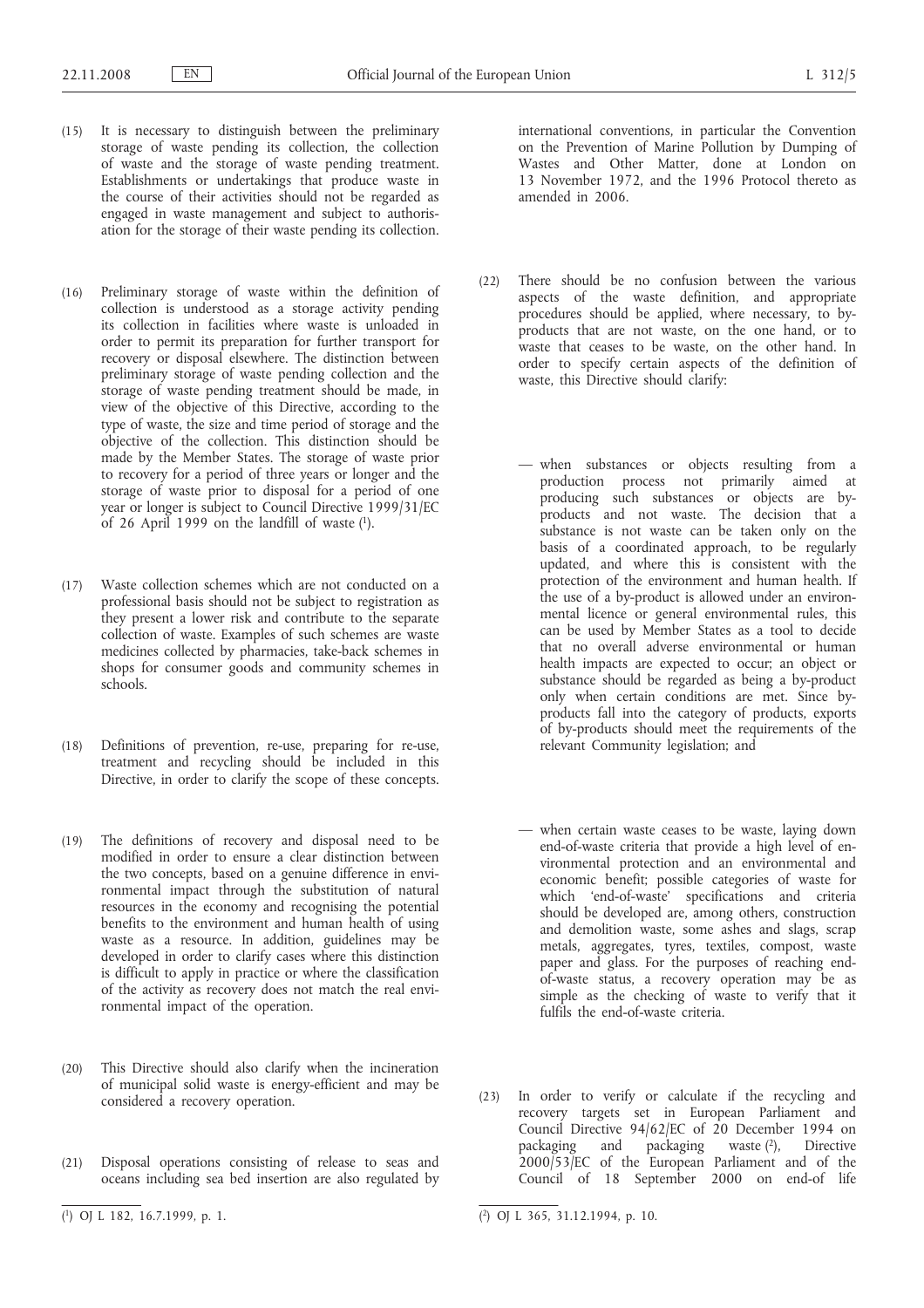- vehicles (1), Directive 2002/96/EC of the European Parliament and of the Council of 27 January 2003 on waste electrical and electronic equipment (WEEE) (2) and Directive 2006/66/EC of the European Parliament and of the Council of 6 September 2006 on batteries and accumulators and waste batteries and accumulators (3) as well as other relevant Community legislation are met, the amounts of waste which have ceased to be waste should be accounted for as recycled and recovered waste when the recycling or recovery requirements of that legislation are satisfied.
- (24) On the basis of the definition of waste, in order to promote certainty and consistency, the Commission may adopt guidelines to specify in certain cases when substances or objects become waste. Such guidelines may be developed inter alia for electrical and electronic equipment and vehicles.
- (25) It is appropriate that costs be allocated in such a way as to reflect the real costs to the environment of the generation and management of waste.
- (26) The polluter-pays principle is a guiding principle at European and international levels. The waste producer and the waste holder should manage the waste in a way that guarantees a high level of protection of the environment and human health.
- (27) The introduction of extended producer responsibility in this Directive is one of the means to support the design and production of goods which take into full account and facilitate the efficient use of resources during their whole life-cycle including their repair, re-use, disassembly and recycling without compromising the free circulation of goods on the internal market.
- (28) This Directive should help move the EU closer to a 'recycling society', seeking to avoid waste generation and to use waste as a resource. In particular, the Sixth Community Environment Action Programme calls for measures aimed at ensuring the source separation, collection and recycling of priority waste streams. In line with that objective and as a means to facilitating or improving its recovery potential, waste should be separately collected if technically, environmentally and economically practicable, before undergoing recovery operations that deliver the best overall environmental outcome. Member States should encourage the separation of hazardous compounds from waste streams if necessary to achieve environmentally sound management.
- (29) Member States should support the use of recyclates, such as recovered paper, in line with the waste hierarchy and with the aim of a recycling society, and should not support the landfilling or incineration of such recyclates whenever possible.
- (30) In order to implement the precautionary principle and the principle of preventive action enshrined in Article 174(2) of the Treaty, it is necessary to set general environmental objectives for the management of waste within the Community. By virtue of those principles, it is for the Community and the Member States to establish a framework to prevent, reduce and, in so far as is possible, eliminate from the outset the sources of pollution or nuisance by adopting measures whereby recognised risks are eliminated.
- (31) The waste hierarchy generally lays down a priority order of what constitutes the best overall environmental option in waste legislation and policy, while departing from such hierarchy may be necessary for specific waste streams when justified for reasons of, inter alia, technical feasibility, economic viability and environmental protection.
- (32) It is necessary, in order to enable the Community as a whole to become self-sufficient in waste disposal and in the recovery of mixed municipal waste collected from private households and to enable the Member States to move towards that aim individually, to make provision for a network of cooperation as regards disposal installations and installations for the recovery of mixed municipal waste collected from private households, taking into account geographical circumstances and the need for specialised installations for certain types of waste.
- (33) For the purposes of applying Regulation (EC) No 1013/2006 of the European Parliament and of the Council of 14 June 2006 on shipments of waste  $(4)$ , mixed municipal waste as referred to in Article 3(5) of that Regulation remains mixed municipal waste even when it has been subject to a waste treatment operation that has not substantially altered its properties.
- (34) It is important that hazardous waste be labelled in accordance with international and Community standards. However, where such waste is collected separately from households, this should not result in householders being obliged to complete the requisite documentation.

<sup>(</sup> 1) OJ L 269, 21.10.2000, p. 34.

<sup>(</sup> 2) OJ L 37, 13.2.2003, p. 24.

<sup>(</sup> 3) OJ L 266, 26.9.2006, p. 1. (

<sup>4)</sup> OJ L 190, 12.7.2006, p. 1.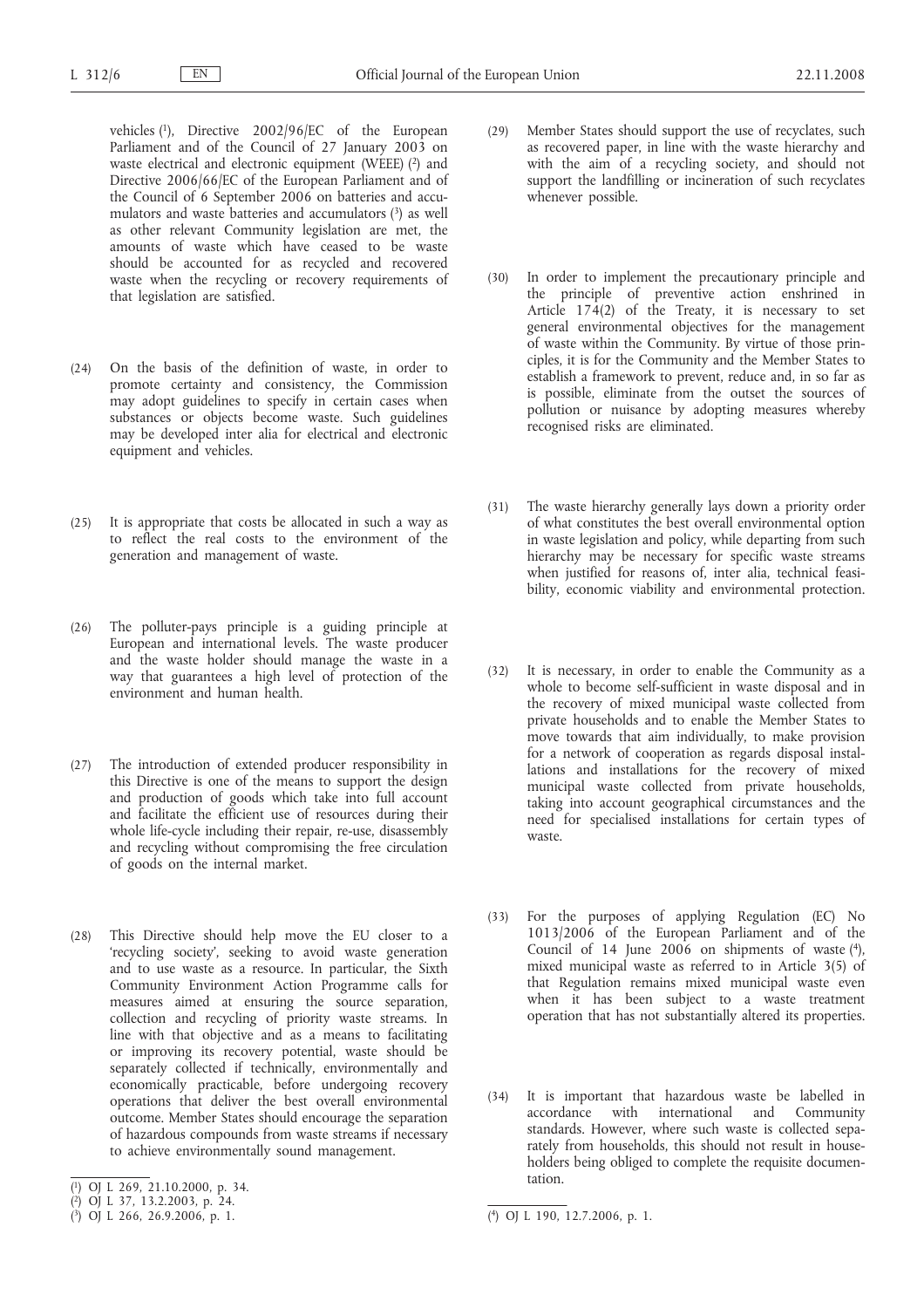- (35) It is important, in accordance with the waste hierarchy, and for the purpose of reduction of greenhouse gas emissions originating from waste disposal on landfills, to facilitate the separate collection and proper treatment of bio-waste in order to produce environmentally safe compost and other bio-waste based materials. The Commission, after an assessment on the management of bio-waste, will submit proposals for legislative measures, if appropriate.
- (36) Technical minimum standards concerning waste treatment activities not covered by Directive 96/61/EC may be adopted where there is evidence that a benefit would be gained in terms of protecting human health and the environment and where a coordinated approach to the implementation of this Directive would ensure the protection of human health and the environment.
- (37) It is necessary to specify further the scope and content of the waste management planning obligation, and to integrate into the process of developing or revising waste management plans the need to take into account the environmental impacts of the generation and management of waste. Account should also be taken, where appropriate, of the waste planning requirements laid down in Article 14 of Directive 94/62/EC and of the strategy for the reduction of biodegradable waste going to landfills, referred to in Article 5 of Directive 1999/31/EC.
- (38) Member States may apply environmental authorisations or general environmental rules to certain waste producers without compromising the proper functioning of the internal market.
- (39) According to Regulation (EC) No 1013/2006, Member States may take the measures necessary to prevent shipments of waste which are not in accordance with their waste management plans. By way of derogation from that Regulation, Member States should be allowed to limit incoming shipments to incinerators classified as recovery, where it has been established that national waste would have to be disposed of or that waste would have to be treated in a way that is not consistent with their waste management plans. It is recognised that certain Member States may not be able to provide a network comprising the full range of final recovery facilities within their territory.
- (40) In order to improve the way in which waste prevention actions are taken forward in the Member States and to

facilitate the circulation of best practice in this area, it is necessary to strengthen the provisions relating to waste prevention and to introduce a requirement for the Member States to develop waste prevention programmes concentrating on the key environmental impacts and taking into account the whole life-cycle of products and materials. Such measures should pursue the objective of breaking the link between economic growth and the environmental impacts associated with the generation of waste. Stakeholders, as well as the general public, should have the opportunity to participate in the drawing up of the programmes, and should have access to them once drawn up, in line with Directive 2003/35/EC of the European Parliament and of the Council of 26 May 2003 providing for public participation in respect of the drawing up of certain plans and programmes relating to the environment  $(1)$ . Waste prevention and decoupling objectives should be developed covering, as appropriate, the reduction of the adverse impacts of waste and of the amounts of waste generated.

- (41) In order to move towards a European recycling society with a high level of resource efficiency, targets for preparing for re-use and recycling of waste should be set. Member States maintain different approaches to the collection of household wastes and wastes of a similar nature and composition. It is therefore appropriate that such targets take account of the different collection systems in different Member States. Waste streams from other origins similar to household waste include waste referred to in entry 20 of the list established by Commission Decision 2000/532/EC.
- (42) Economic instruments can play a crucial role in the achievement of waste prevention and management objectives. Waste often has value as a resource, and the further application of economic instruments may maximise environmental benefits. The use of such instruments at the appropriate level should therefore be encouraged while stressing that individual Member States can decide on their use.
- (43) Certain provisions on the handling of waste, laid down in Council Directive 91/689/EEC of 12 December 1991 on hazardous waste  $(2)$ , should be amended in order to remove obsolete provisions and to improve the clarity of the text. In the interests of simplifying Community legislation, they should be integrated into this Directive. In order to clarify the operation of the mixing ban laid down in Directive 91/689/EEC, and to protect the environment and human health, the exemptions to the mixing ban should additionally comply with best available techniques as defined in Directive 96/61/EC. Directive 91/689/EEC should therefore be repealed.

<sup>(</sup> 1) OJ L 156, 25.6.2003, p. 17.

<sup>(</sup> 2) OJ L 377, 31.12.1991, p. 20.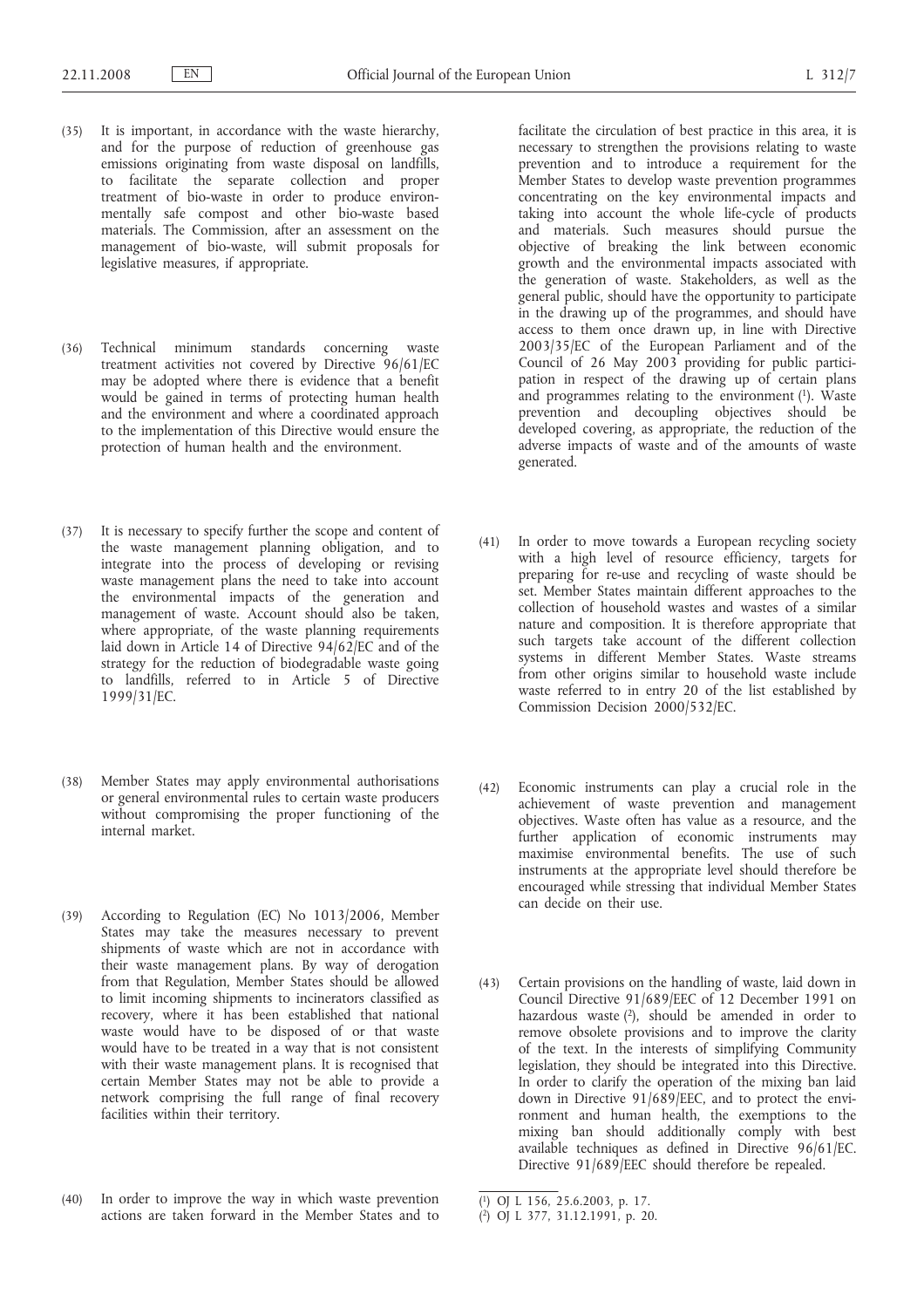- (44) In the interests of the simplification of Community legislation and the reflection of environmental benefits, the relevant provisions of Council Directive 75/439/EEC of 16 June 1975 on the disposal of waste oils  $(1)$  should be integrated into this Directive. Directive 75/439/EEC should therefore be repealed. The management of waste oils should be conducted in accordance with the priority order of the waste hierarchy, and preference should be given to options that deliver the best overall environmental outcome. The separate collection of waste oils remains crucial to their proper management and the prevention of damage to the environment from their improper disposal.
- (45) Member States should provide for effective, proportionate and dissuasive penalties to be imposed on natural and legal persons responsible for waste management, such as waste producers, holders, brokers, dealers, transporters and collectors, establishments or undertakings which carry out waste treatment operations and waste management schemes, in cases where they infringe the provisions of this Directive. Member States may also take action to recover the costs of non-compliance and remedial measures, without prejudice to Directive 2004/35/EC of the European Parliament and of the Council of 21 April 2004 on environmental liability with regard to the prevention and remedying of environmental damage  $(2)$ .
- (46) The measures necessary for the implementation of this Directive should be adopted in accordance with Council Decision 1999/468/EC of 28 June 1999 laying down the procedures for the exercise of implementing powers conferred on the Commission (3).
- (47) In particular, the Commission should be empowered to establish criteria regarding a number of issues such as the conditions under which an object is to be considered a by-product, the end-of-waste status and the determination of waste which is considered as hazardous, as well as to establish detailed rules on the application and calculation methods for verifying compliance with the recycling targets set out in this Directive. Furthermore, the Commission should be empowered to adapt the annexes to technical and scientific progress and to specify the application of the formula for incineration facilities referred to in Annex II, R1. Since those measures are of general scope and are designed to amend non-essential elements of this Directive, by supplementing it with new non-essential elements, they must be adopted in accordance with the regulatory procedure with scrutiny provided for in Article 5a of Decision 1999/468/EC.
- ( 1) OJ L 194, 25.7.1975, p. 23.
- ( 2) OJ L 143, 30.4.2004, p. 56.
- ( 3) OJ L 184, 17.7.1999, p. 23. (
- (48) In accordance with paragraph 34 of the interinstitutional agreement on better law-making (4), Member States are encouraged to draw up, for themselves and in the interest of the Community, their own tables, illustrating, as far as possible, the correlation between this Directive and the transposition measures and to make them public.
- (49) Since the objective of this Directive, namely the protection of the environment and human health, cannot be sufficiently achieved by the Member States and can therefore, by reasons of the scale or effects of the Directive, be better achieved at Community level, the Community may adopt measures, in accordance with the principle of subsidiarity as set out in Article 5 of the Treaty. In accordance with the principle of proportionality, as set out in that Article, this Directive does not go beyond what is necessary in order to achieve that objective,

HAVE ADOPTED THIS DIRECTIVE:

### CHAPTER I

## **SUBJECT MATTER, SCOPE AND DEFINITIONS**

## *Article 1*

### **Subject matter and scope**

This Directive lays down measures to protect the environment and human health by preventing or reducing the adverse impacts of the generation and management of waste and by reducing overall impacts of resource use and improving the efficiency of such use.

#### *Article 2*

### **Exclusions from the scope**

1. The following shall be excluded from the scope of this Directive:

- (a) gaseous effluents emitted into the atmosphere;
- (b) land (in situ) including unexcavated contaminated soil and buildings permanently connected with land;
- (c) uncontaminated soil and other naturally occurring material excavated in the course of construction activities where it is certain that the material will be used for the purposes of construction in its natural state on the site from which it was excavated;

<sup>4)</sup> OJ C 321, 31.12.2003, p. 1.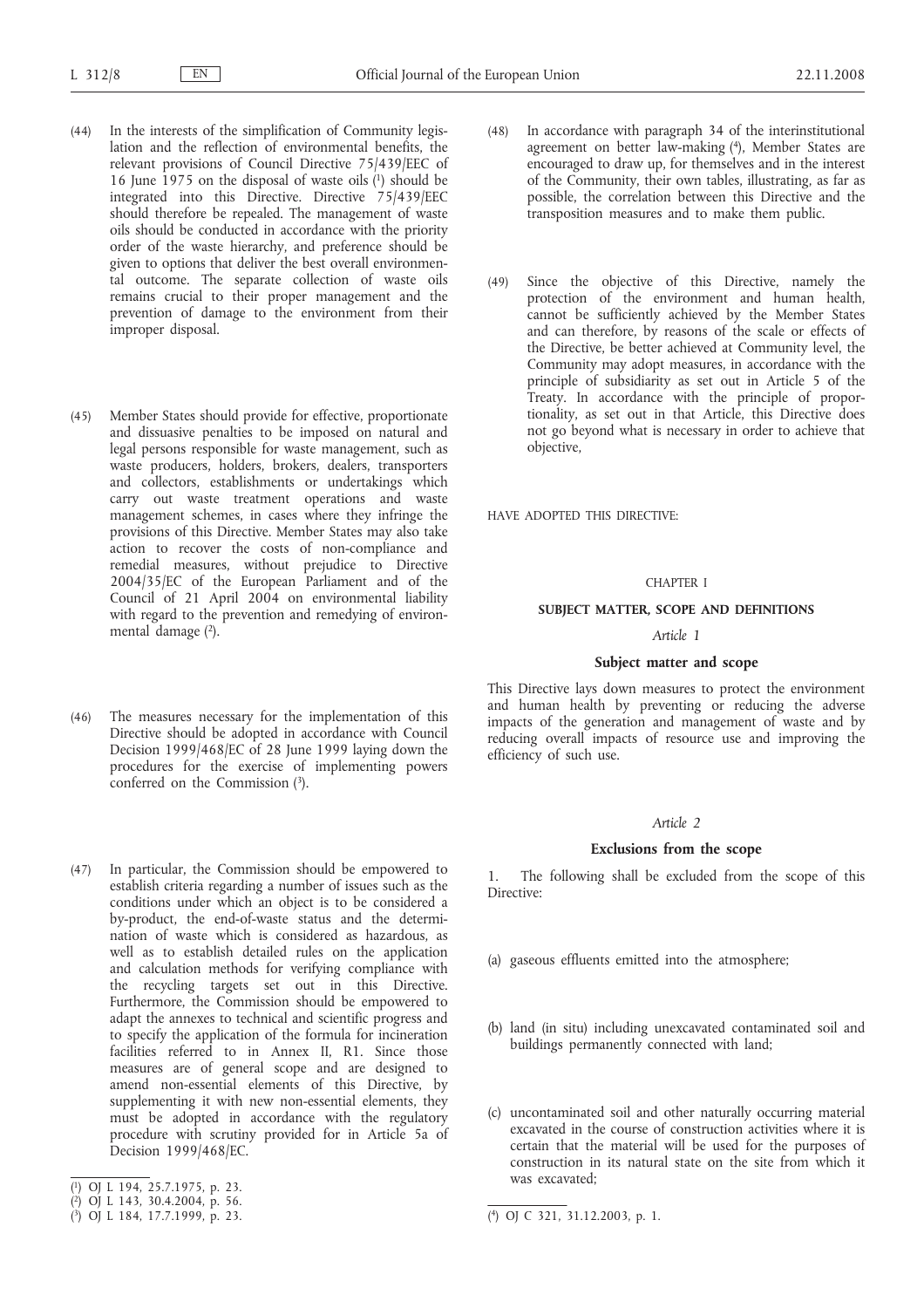- (d) radioactive waste;
- (e) decommissioned explosives;
- (f) faecal matter, if not covered by paragraph 2(b), straw and other natural non-hazardous agricultural or forestry material used in farming, forestry or for the production of energy from such biomass through processes or methods which do not harm the environment or endanger human health.

2. The following shall be excluded from the scope of this Directive to the extent that they are covered by other Community legislation:

- (a) waste waters;
- (b) animal by-products including processed products covered by Regulation (EC) No  $1774/2002$ , except those which are destined for incineration, landfilling or use in a biogas or composting plant;
- (c) carcasses of animals that have died other than by being slaughtered, including animals killed to eradicate epizootic diseases, and that are disposed of in accordance with Regulation (EC) No 1774/2002;
- (d) waste resulting from prospecting, extraction, treatment and storage of mineral resources and the working of quarries covered by Directive 2006/21/EC of the European Parliament and of the Council of 15 March 2006 on the management of waste from extractive industries (1).

3. Without prejudice to obligations under other relevant Community legislation, sediments relocated inside surface waters for the purpose of managing waters and waterways or of preventing floods or mitigating the effects of floods and droughts or land reclamation shall be excluded from the scope of this Directive if it is proved that the sediments are non-hazardous.

4. Specific rules for particular instances, or supplementing those of this Directive, on the management of particular categories of waste, may be laid down by means of individual Directives.

#### *Article 3*

## **Definitions**

For the purposes of this Directive, the following definitions shall apply:

- 1. 'waste' means any substance or object which the holder discards or intends or is required to discard;
- 2. 'hazardous waste' means waste which displays one or more of the hazardous properties listed in Annex III;
- 3. 'waste oils' means any mineral or synthetic lubrication or industrial oils which have become unfit for the use for which they were originally intended, such as used combustion engine oils and gearbox oils, lubricating oils, oils for turbines and hydraulic oils;
- 4. 'bio-waste' means biodegradable garden and park waste, food and kitchen waste from households, restaurants, caterers and retail premises and comparable waste from food processing plants;
- 5. 'waste producer' means anyone whose activities produce waste (original waste producer) or anyone who carries out pre-processing, mixing or other operations resulting in a change in the nature or composition of this waste;
- 6. 'waste holder' means the waste producer or the natural or legal person who is in possession of the waste;
- 7. 'dealer' means any undertaking which acts in the role of principal to purchase and subsequently sell waste, including such dealers who do not take physical possession of the waste;
- 8. 'broker' means any undertaking arranging the recovery or disposal of waste on behalf of others, including such brokers who do not take physical possession of the waste;
- 9. 'waste management' means the collection, transport, recovery and disposal of waste, including the supervision of such operations and the after-care of disposal sites, and including actions taken as a dealer or broker;
- 10. 'collection' means the gathering of waste, including the preliminary sorting and preliminary storage of waste for the purposes of transport to a waste treatment facility;

<sup>(</sup> 1) OJ L 102, 11.4.2006, p. 15.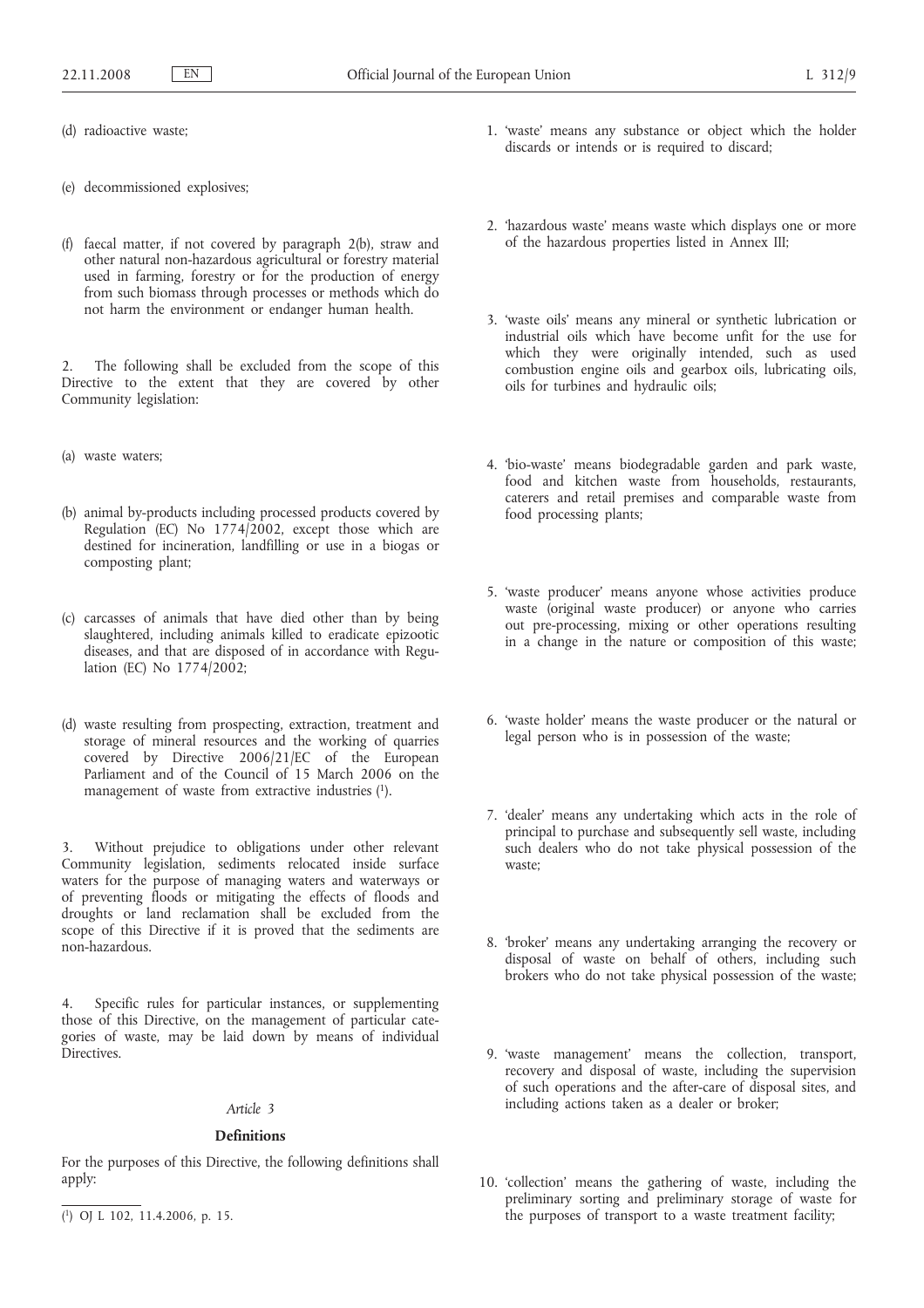- 11. 'separate collection' means the collection where a waste stream is kept separately by type and nature so as to facilitate a specific treatment;
- 12. 'prevention' means measures taken before a substance, material or product has become waste, that reduce:
	- (a) the quantity of waste, including through the re-use of products or the extension of the life span of products;
	- (b) the adverse impacts of the generated waste on the environment and human health; or
	- (c) the content of harmful substances in materials and products;
- 13. 're-use' means any operation by which products or components that are not waste are used again for the same purpose for which they were conceived;
- 14. 'treatment' means recovery or disposal operations, including preparation prior to recovery or disposal;
- 15. 'recovery' means any operation the principal result of which is waste serving a useful purpose by replacing other materials which would otherwise have been used to fulfil a particular function, or waste being prepared to fulfil that function, in the plant or in the wider economy. Annex II sets out a non-exhaustive list of recovery operations;
- 16. 'preparing for re-use' means checking, cleaning or repairing recovery operations, by which products or components of products that have become waste are prepared so that they can be re-used without any other pre-processing;
- 17. 'recycling' means any recovery operation by which waste materials are reprocessed into products, materials or substances whether for the original or other purposes. It includes the reprocessing of organic material but does not include energy recovery and the reprocessing into materials that are to be used as fuels or for backfilling operations;
- 18. 'regeneration of waste oils' means any recycling operation whereby base oils can be produced by refining waste oils, in particular by removing the contaminants, the oxidation products and the additives contained in such oils;
- 19. 'disposal' means any operation which is not recovery even where the operation has as a secondary consequence the reclamation of substances or energy. Annex I sets out a non-exhaustive list of disposal operations;
- 20. 'best available techniques' means best available techniques as defined in Article 2(11) of Directive 96/61/EC.

### **Waste hierarchy**

1. The following waste hierarchy shall apply as a priority order in waste prevention and management legislation and policy:

- (a) prevention;
- (b) preparing for re-use;
- (c) recycling;
- (d) other recovery, e.g. energy recovery; and
- (e) disposal.

When applying the waste hierarchy referred to in paragraph 1, Member States shall take measures to encourage the options that deliver the best overall environmental outcome. This may require specific waste streams departing from the hierarchy where this is justified by life-cycle thinking on the overall impacts of the generation and management of such waste.

Member States shall ensure that the development of waste legislation and policy is a fully transparent process, observing existing national rules about the consultation and involvement of citizens and stakeholders.

Member States shall take into account the general environmental protection principles of precaution and sustainability, technical feasibility and economic viability, protection of resources as well as the overall environmental, human health, economic and social impacts, in accordance with Articles 1 and 13.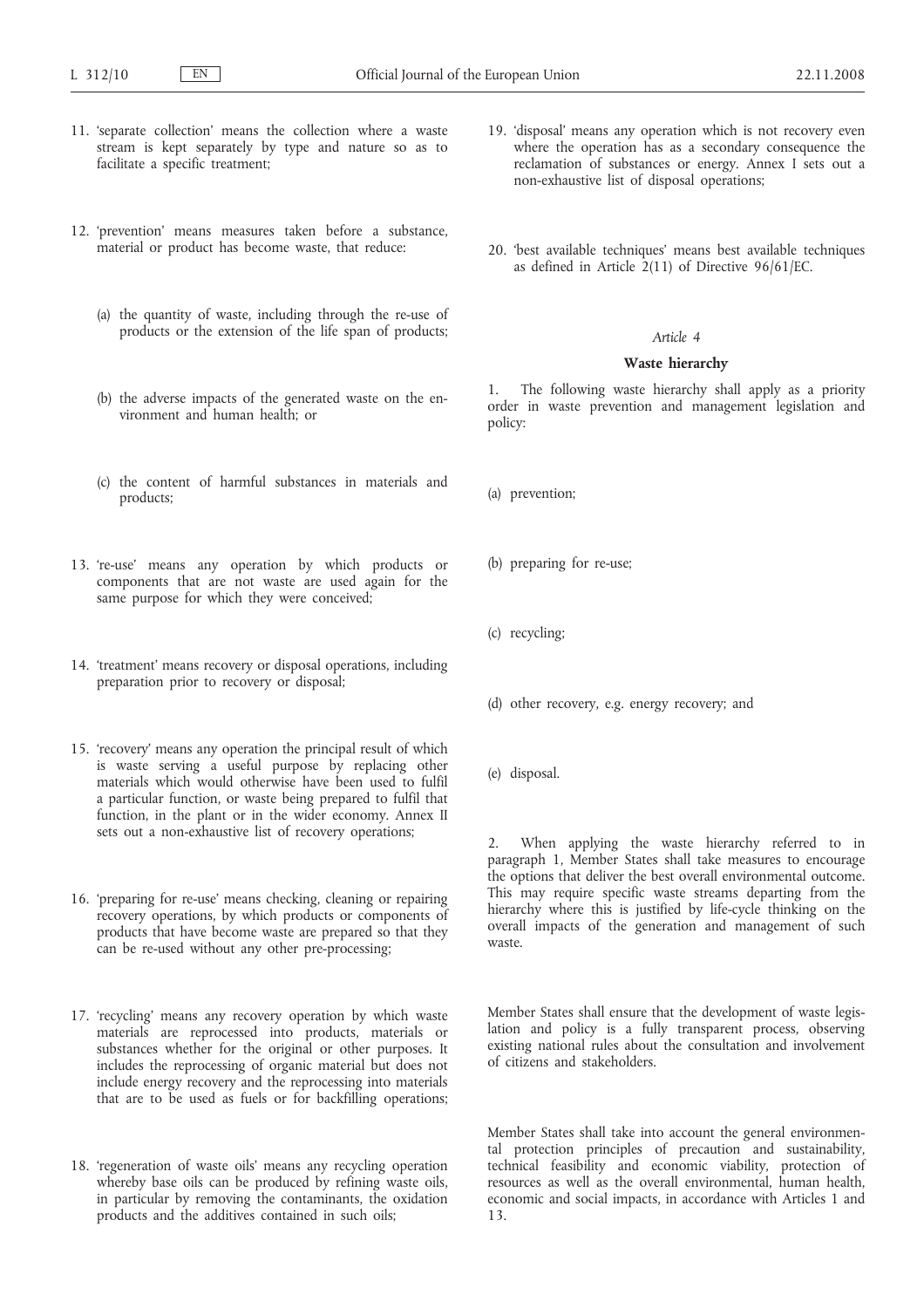## **By-products**

1. A substance or object, resulting from a production process, the primary aim of which is not the production of that item, may be regarded as not being waste referred to in point (1) of Article 3 but as being a by-product only if the following conditions are met:

- (a) further use of the substance or object is certain;
- (b) the substance or object can be used directly without any further processing other than normal industrial practice;
- (c) the substance or object is produced as an integral part of a production process; and
- (d) further use is lawful, i.e. the substance or object fulfils all relevant product, environmental and health protection requirements for the specific use and will not lead to overall adverse environmental or human health impacts.

2. On the basis of the conditions laid down in paragraph 1, measures may be adopted to determine the criteria to be met for specific substances or objects to be regarded as a by-product and not as waste referred to in point  $(1)$  of Article 3. Those measures, designed to amend non-essential elements of this Directive by supplementing it, shall be adopted in accordance with the regulatory procedure with scrutiny referred to in Article 39(2).

## *Article 6*

## **End-of-waste status**

1. Certain specified waste shall cease to be waste within the meaning of point (1) of Article 3 when it has undergone a recovery, including recycling, operation and complies with specific criteria to be developed in accordance with the following conditions:

- (a) the substance or object is commonly used for specific purposes;
- (b) a market or demand exists for such a substance or object;
- (c) the substance or object fulfils the technical requirements for the specific purposes and meets the existing legislation and standards applicable to products; and

(d) the use of the substance or object will not lead to overall adverse environmental or human health impacts.

The criteria shall include limit values for pollutants where necessary and shall take into account any possible adverse environmental effects of the substance or object.

2. The measures designed to amend non-essential elements of this Directive by supplementing it relating to the adoption of the criteria set out in paragraph 1 and specifying the type of waste to which such criteria shall apply shall be adopted in accordance with the regulatory procedure with scrutiny referred to in Article 39(2). End-of-waste specific criteria should be considered, among others, at least for aggregates, paper, glass, metal, tyres and textiles.

3. Waste which ceases to be waste in accordance with paragraphs 1 and 2, shall also cease to be waste for the purpose of the recovery and recycling targets set out in Directives 94/62/EC, 2000/53/EC, 2002/96/EC and 2006/66/EC and other relevant Community legislation when the recycling or recovery requirements of that legislation are satisfied.

Where criteria have not been set at Community level under the procedure set out in paragraphs 1 and 2, Member States may decide case by case whether certain waste has ceased to be waste taking into account the applicable case law. They shall notify the Commission of such decisions in accordance with Directive 98/34/EC of the European Parliament and of the Council of 22 June 1998 laying down a procedure for the provision of information in the field of technical standards and regulations and of rules on Information Society services (1) where so required by that Directive.

## *Article 7*

#### **List of waste**

1. The measures designed to amend non-essential elements of this Directive relating to the updating of the list of waste established by Decision 2000/532/EC shall be adopted in accordance with the regulatory procedure with scrutiny referred to in Article 39(2). The list of waste shall include hazardous waste and shall take into account the origin and composition of the waste and, where necessary, the limit values of concentration of hazardous substances. The list of waste shall be binding as regards determination of the waste which is to be considered as hazardous waste. The inclusion of a substance or object in the list shall not mean that it is waste in all circumstances. A substance or object shall be considered to be waste only where the definition in point (1) of Article 3 is met.

<sup>(</sup> 1) OJ L 204, 21.7.1998, p. 37.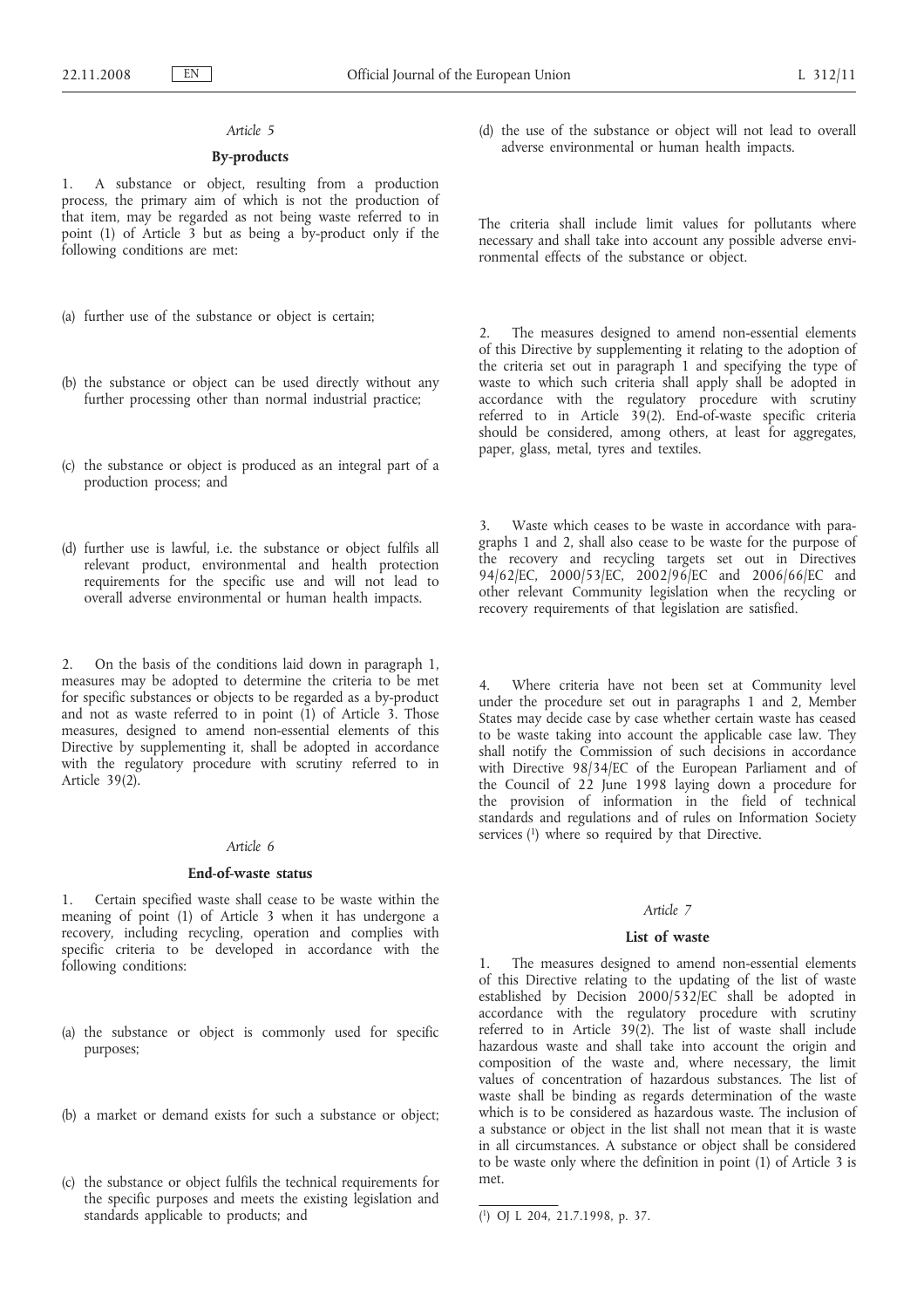2. A Member State may consider waste as hazardous waste where, even though it does not appear as such on the list of waste, it displays one or more of the properties listed in Annex III. The Member State shall notify the Commission of any such cases without delay. It shall record them in the report provided for in Article  $37(1)$  and shall provide the Commission with all relevant information. In the light of notifications received, the list shall be reviewed in order to decide on its adaptation.

Where a Member State has evidence to show that specific waste that appears on the list as hazardous waste does not display any of the properties listed in Annex III, it may consider that waste as non-hazardous waste. The Member State shall notify the Commission of any such cases without delay and shall provide the Commission with the necessary evidence. In the light of notifications received, the list shall be reviewed in order to decide on its adaptation.

The reclassification of hazardous waste as non-hazardous waste may not be achieved by diluting or mixing the waste with the aim of lowering the initial concentrations of hazardous substances to a level below the thresholds for defining waste as hazardous.

The measures designed to amend non-essential elements of this Directive relating to the revision of the list in order to decide on its adaptation pursuant to paragraphs 2 and 3 shall be adopted in accordance with the regulatory procedure with scrutiny referred to in Article 39(2).

6. Member States may consider waste as non-hazardous waste in accordance with the list of waste referred to in paragraph 1.

7. The Commission shall ensure that the list of waste and any review of this list adhere, as appropriate, to principles of clarity, comprehensibility and accessibility for users, particularly small and medium-sized enterprises (SMEs).

### CHAPTER II

### **GENERAL REQUIREMENTS**

## *Article 8*

## **Extended producer responsibility**

In order to strengthen the re-use and the prevention, recycling and other recovery of waste, Member States may take legislative or non-legislative measures to ensure that any natural or legal person who professionally develops, manufactures, processes, treats, sells or imports products (producer of the product) has extended producer responsibility.

Such measures may include an acceptance of returned products and of the waste that remains after those products have been used, as well as the subsequent management of the waste and financial responsibility for such activities. These measures may include the obligation to provide publicly available information as to the extent to which the product is re-usable and recyclable.

2. Member States may take appropriate measures to encourage the design of products in order to reduce their environmental impacts and the generation of waste in the course of the production and subsequent use of products, and in order to ensure that the recovery and disposal of products that have become waste take place in accordance with Articles 4 and 13.

Such measures may encourage, inter alia, the development, production and marketing of products that are suitable for multiple use, that are technically durable and that are, after having become waste, suitable for proper and safe recovery and environmentally compatible disposal.

3. When applying extended producer responsibility, Member States shall take into account the technical feasibility and economic viability and the overall environmental, human health and social impacts, respecting the need to ensure the proper functioning of the internal market.

4. The extended producer responsibility shall be applied without prejudice to the responsibility for waste management as provided for in Article 15(1) and without prejudice to existing waste stream specific and product specific legislation.

#### *Article 9*

### **Prevention of waste**

Following the consultation of stakeholders, the Commission shall submit to the European Parliament and the Council the following reports accompanied, if appropriate, by proposals for measures required in support of the prevention activities and the implementation of the waste prevention programmes referred to in Article 29 covering:

(a) by the end of 2011, an interim report on the evolution of waste generation and the scope of waste prevention, including the formulation of a product eco-design policy addressing both the generation of waste and the presence of hazardous substances in waste, with a view to promoting technologies focusing on durable, re-usable and recyclable products;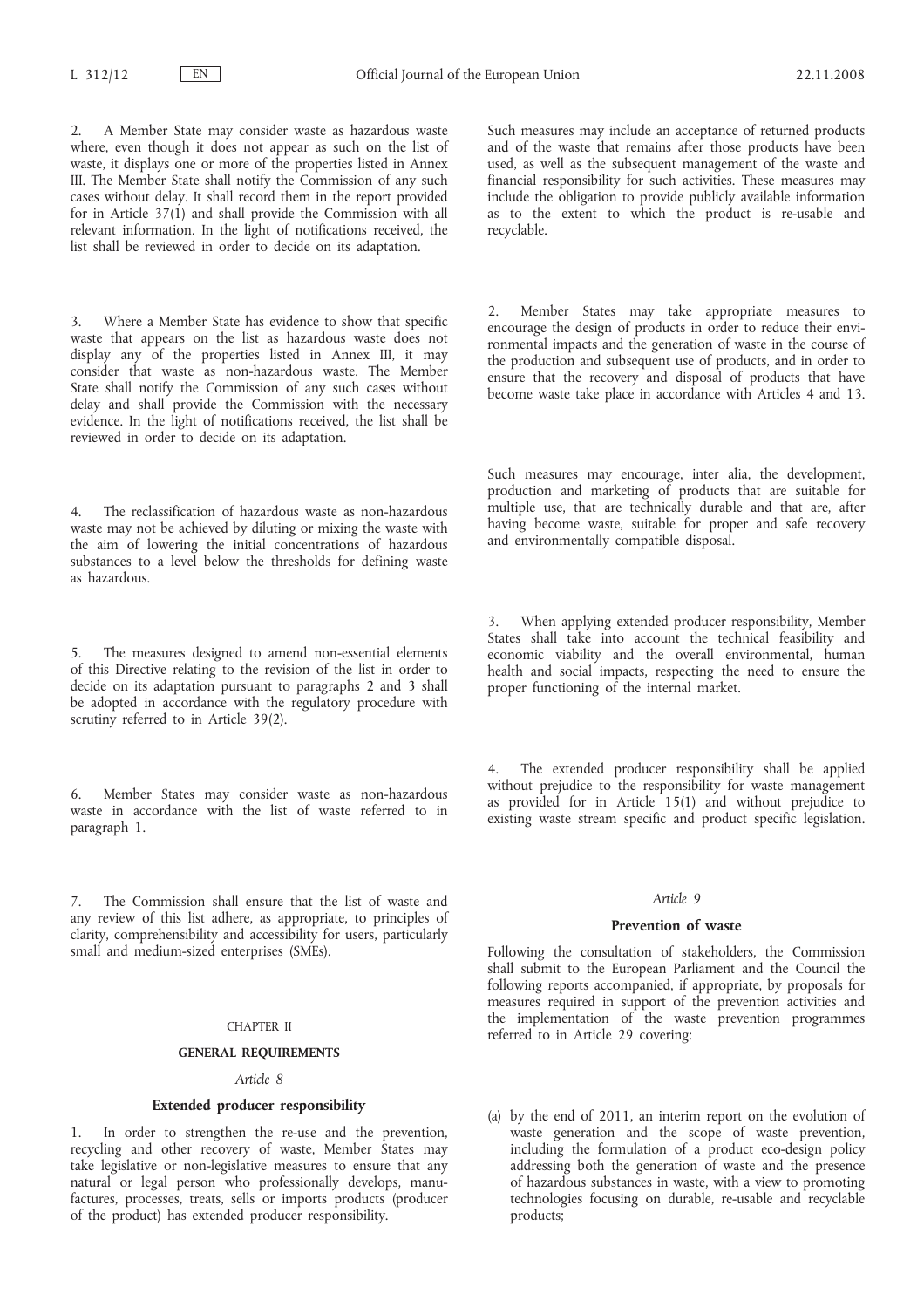- (b) by the end of 2011, the formulation of an action plan for further support measures at European level seeking, in particular, to change current consumption patterns;
- (c) by the end of 2014, the setting of waste prevention and decoupling objectives for 2020, based on best available practices including, if necessary, a revision of the indicators referred to in Article 29(4).

### **Recovery**

1. Member States shall take the necessary measures to ensure that waste undergoes recovery operations, in accordance with Articles 4 and 13.

2. Where necessary to comply with paragraph 1 and to facilitate or improve recovery, waste shall be collected separately if technically, environmentally and economically practicable and shall not be mixed with other waste or other material with different properties.

### *Article 11*

### **Re-use and recycling**

1. Member States shall take measures, as appropriate, to promote the re-use of products and preparing for re-use activities, notably by encouraging the establishment and support of re-use and repair networks, the use of economic instruments, procurement criteria, quantitative objectives or other measures.

Member States shall take measures to promote high quality recycling and, to this end, shall set up separate collections of waste where technically, environmentally and economically practicable and appropriate to meet the necessary quality standards for the relevant recycling sectors.

Subject to Article 10(2), by 2015 separate collection shall be set up for at least the following: paper, metal, plastic and glass.

2. In order to comply with the objectives of this Directive, and move towards a European recycling society with a high level of resource efficiency, Member States shall take the necessary measures designed to achieve the following targets:

(a) by 2020, the preparing for re-use and the recycling of waste materials such as at least paper, metal, plastic and glass from households and possibly from other origins as far as these waste streams are similar to waste from households, shall be increased to a minimum of overall 50 % by weight;

(b) by 2020, the preparing for re-use, recycling and other material recovery, including backfilling operations using waste to substitute other materials, of non-hazardous construction and demolition waste excluding naturally occurring material defined in category 17 05 04 in the list of waste shall be increased to a minimum of 70 % by weight.

3. The Commission shall establish detailed rules on the application and calculation methods for verifying compliance with the targets set out in paragraph 2 of this Article, considering Regulation (EC) No 2150/2002 of the European Parliament and of the Council of 25 November 2002 on waste statistics (1). These can include transition periods for Member States which, in 2008, recycled less than 5 % of either categories of waste referred to in paragraph 2. Those measures, designed to amend non-essential elements of this Directive by supplementing it, shall be adopted in accordance with the regulatory procedure with scrutiny referred to in Article 39(2) of this Directive.

4. By 31 December 2014 at the latest, the Commission shall examine the measures and the targets referred to in paragraph 2 with a view to, if necessary, reinforcing the targets and considering the setting of targets for other waste streams. The report of the Commission, accompanied by a proposal if appropriate, shall be sent to the European Parliament and the Council. In its report, the Commission shall take into account the relevant environmental, economic and social impacts of setting the targets.

5. Every three years, in accordance with Article 37, Member States shall report to the Commission on their record with regard to meeting the targets. If targets are not met, this report shall include the reasons for failure and the actions the Member State intends to take to meet those targets.

### *Article 12*

### **Disposal**

Member States shall ensure that, where recovery in accordance with Article 10(1) is not undertaken, waste undergoes safe disposal operations which meet the provisions of Article 13 on the protection of human health and the environment.

<sup>(</sup> 1) OJ L 332, 9.12.2002, p. 1.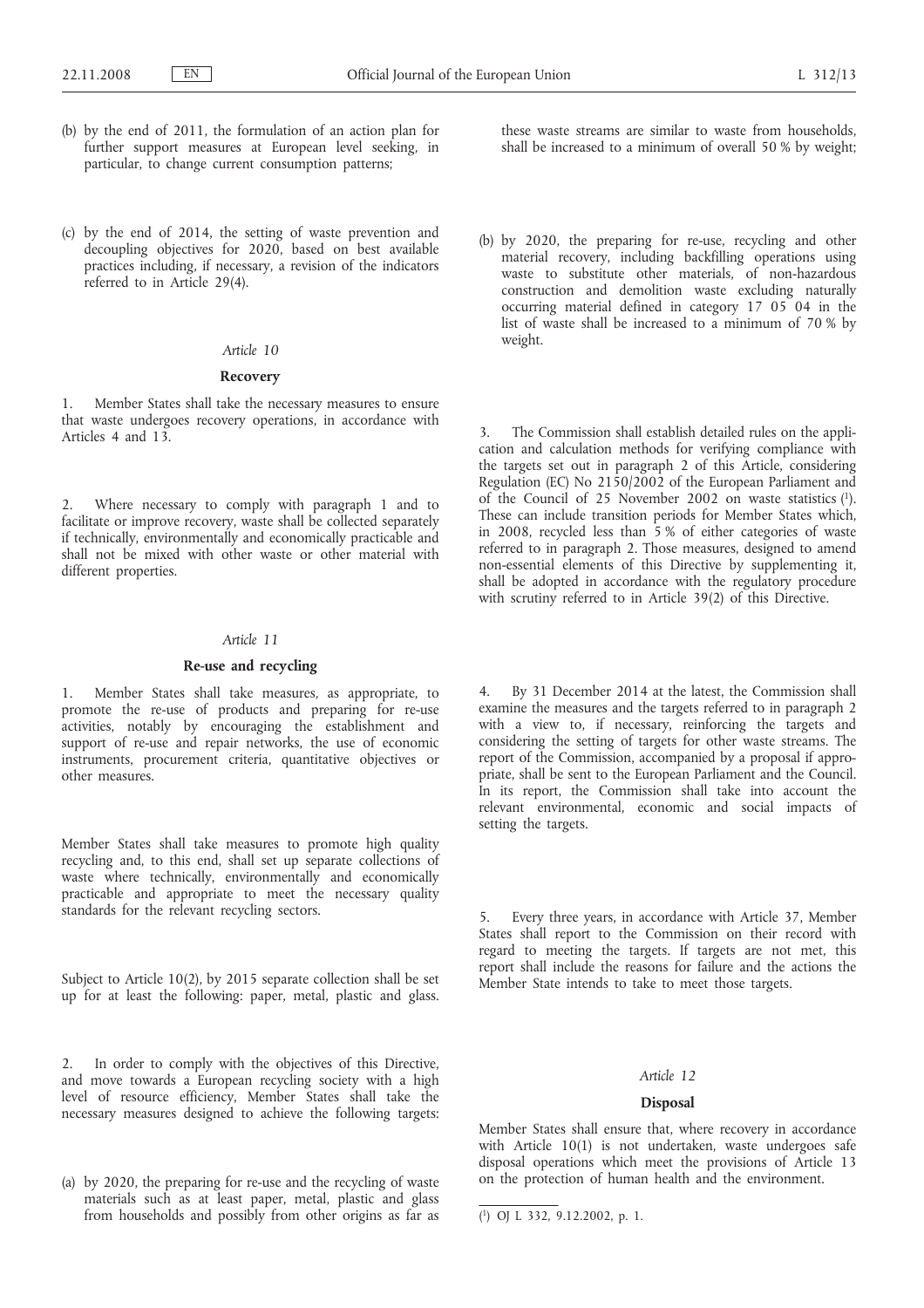### **Protection of human health and the environment**

Member States shall take the necessary measures to ensure that waste management is carried out without endangering human health, without harming the environment and, in particular:

- (a) without risk to water, air, soil, plants or animals;
- (b) without causing a nuisance through noise or odours; and
- (c) without adversely affecting the countryside or places of special interest.

## *Article 14*

#### **Costs**

1. In accordance with the polluter-pays principle, the costs of waste management shall be borne by the original waste producer or by the current or previous waste holders.

2. Member States may decide that the costs of waste management are to be borne partly or wholly by the producer of the product from which the waste came and that the distributors of such product may share these costs.

### CHAPTER III

#### **WASTE MANAGEMENT**

### *Article 15*

### **Responsibility for waste management**

1. Member States shall take the necessary measures to ensure that any original waste producer or other holder carries out the treatment of waste himself or has the treatment handled by a dealer or an establishment or undertaking which carries out waste treatment operations or arranged by a private or public waste collector in accordance with Articles 4 and 13.

2. When the waste is transferred from the original producer or holder to one of the natural or legal persons referred to in paragraph 1 for preliminary treatment, the responsibility for carrying out a complete recovery or disposal operation shall not be discharged as a general rule.

Without prejudice to Regulation (EC) No 1013/2006, Member States may specify the conditions of responsibility and decide in which cases the original producer is to retain responsibility for the whole treatment chain or in which cases theresponsibility of the producer and the holder can be shared or delegated among the actors of the treatment chain.

3. Member States may decide, in accordance with Article 8, that the responsibility for arranging waste management is to be borne partly or wholly by the producer of the product from which the waste came and that distributors of such product may share this responsibility.

4. Member States shall take the necessary measures to ensure that, within their territory, the establishments or undertakings which collect or transport waste on a professional basis deliver the waste collected and transported to appropriate treatment installations respecting the provisions of Article 13.

### *Article 16*

### **Principles of self-sufficiency and proximity**

1. Member States shall take appropriate measures, in cooperation with other Member States where this is necessary or advisable, to establish an integrated and adequate network of waste disposal installations and of installations for the recovery of mixed municipal waste collected from private households, including where such collection also covers such waste from other producers, taking into account best available techniques.

By way of derogation from Regulation (EC) No 1013/2006, Member States may, in order to protect their network, limit incoming shipments of waste destined to incinerators that are classified as recovery, where it has been established that such shipments would result in national waste having to be disposed of or waste having to be treated in a way that is not consistent with their waste management plans. Member States shall notify the Commission of any such decision. Member States may also limit outgoing shipments of waste on environmental grounds as set out in Regulation (EC) No 1013/2006.

2. The network shall be designed to enable the Community as a whole to become self-sufficient in waste disposal as well as in the recovery of waste referred to in paragraph 1, and to enable Member States to move towards that aim individually, taking into account geographical circumstances or the need for specialised installations for certain types of waste.

The network shall enable waste to be disposed of or waste referred to in paragraph 1 to be recovered in one of the nearest appropriate installations, by means of the most appropriate methods and technologies, in order to ensure a high level of protection for the environment and public health.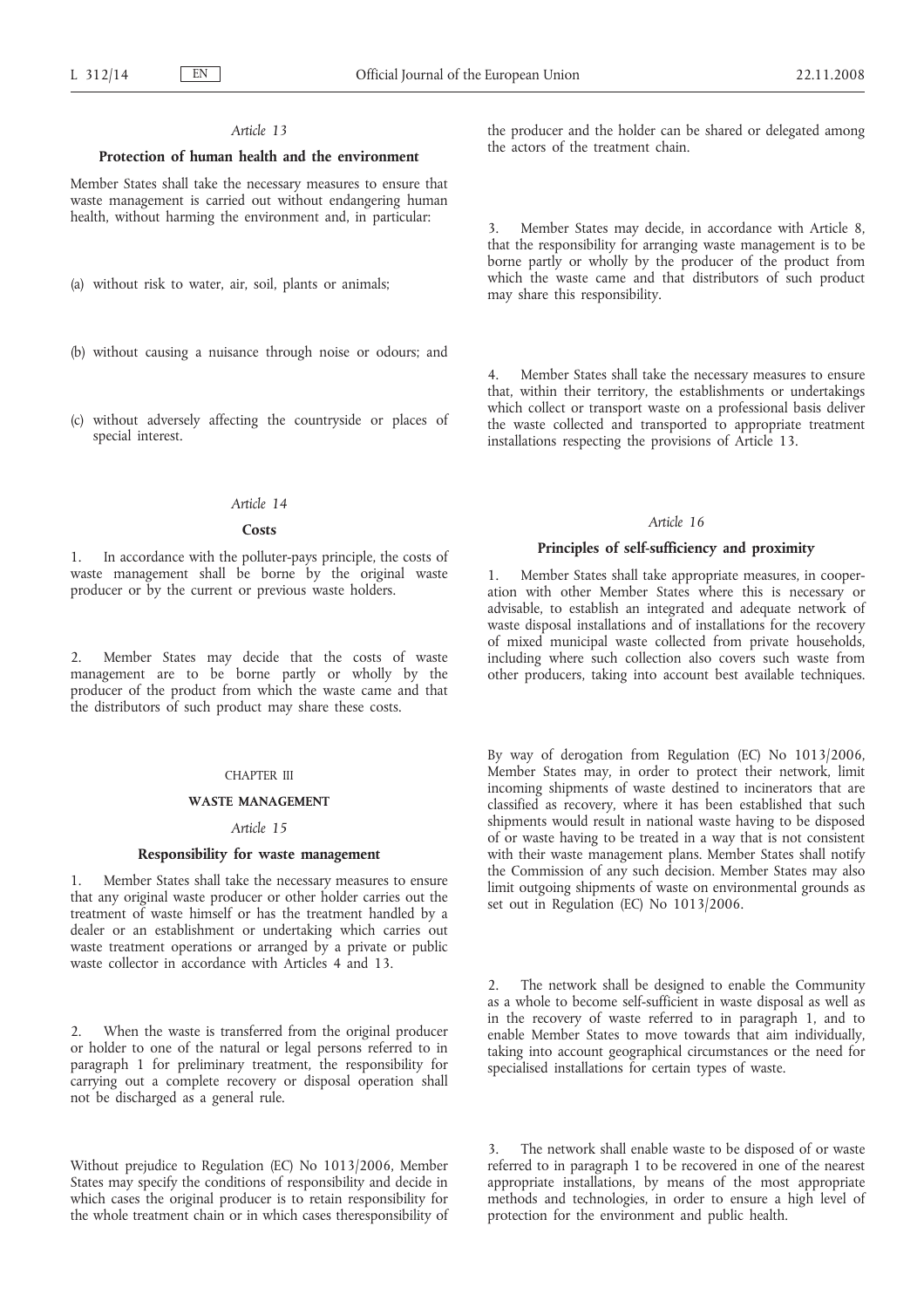The principles of proximity and self-sufficiency shall not mean that each Member State has to possess the full range of final recovery facilities within that Member State.

### *Article 17*

#### **Control of hazardous waste**

Member States shall take the necessary action to ensure that the production, collection and transportation of hazardous waste, as well as its storage and treatment, are carried out in conditions providing protection for the environment and human health in order to meet the provisions of Article 13, including action to ensure traceability from production to final destination and control of hazardous waste in order to meet the requirements of Articles 35 and 36.

## *Article 18*

### **Ban on the mixing of hazardous waste**

1. Member States shall take the necessary measures to ensure that hazardous waste is not mixed, either with other categories of hazardous waste or with other waste, substances or materials. Mixing shall include the dilution of hazardous substances.

2. By way of derogation from paragraph 1, Member States may allow mixing provided that:

- (a) the mixing operation is carried out by an establishment or undertaking which has obtained a permit in accordance with Article 23:
- (b) the provisions of Article 13 are complied with and the adverse impact of the waste management on human health and the environment is not increased; and
- (c) the mixing operation conforms to best available techniques.

3. Subject to technical and economic feasibility criteria, where hazardous waste has been mixed in a manner contrary to paragraph 1, separation shall be carried out where possible and necessary in order to comply with Article 13.

## *Article 19*

## **Labelling of hazardous waste**

1. Member States shall take the necessary measures to ensure that, in the course of collection, transport and temporary storage, hazardous waste is packaged and labelled in accordance with the international and Community standards in force.

2. Whenever hazardous waste is transferred within a Member State, it shall be accompanied by an identification document, which may be in electronic format, containing the appropriate data specified in Annex IB to Regulation (EC) No  $1013/2006$ .

## *Article 20*

### **Hazardous waste produced by households**

Articles 17, 18, 19 and 35 shall not apply to mixed waste produced by households.

Articles 19 and 35 shall not apply to separate fractions of hazardous waste produced by households until they are accepted for collection, disposal or recovery by an establishment or an undertaking which has obtained a permit or has been registered in accordance with Articles 23 or 26.

### *Article 21*

## **Waste oils**

1. Without prejudice to the obligations related to the management of hazardous waste laid down in Articles 18 and 19, Member States shall take the necessary measures to ensure that:

- (a) waste oils are collected separately, where this is technically feasible;
- (b) waste oils are treated in accordance with Articles 4 and 13;
- (c) where this is technically feasible and economically viable, waste oils of different characteristics are not mixed and waste oils are not mixed with other kinds of waste or substances, if such mixing impedes their treatment.

2. For the purposes of separate collection of waste oils and their proper treatment, Member States may, according to their national conditions, apply additional measures such as technical requirements, producer responsibility, economic instruments or voluntary agreements.

3. If waste oils, according to national legislation, are subject to requirements of regeneration, Member States may prescribe that such waste oils shall be regenerated if technically feasible and, where Articles 11 or 12 of Regulation (EC) No 1013/2006 apply, restrict the transboundary shipment of waste oils from their territory to incineration or co-incineration facilities in order to give priority to the regeneration of waste oils.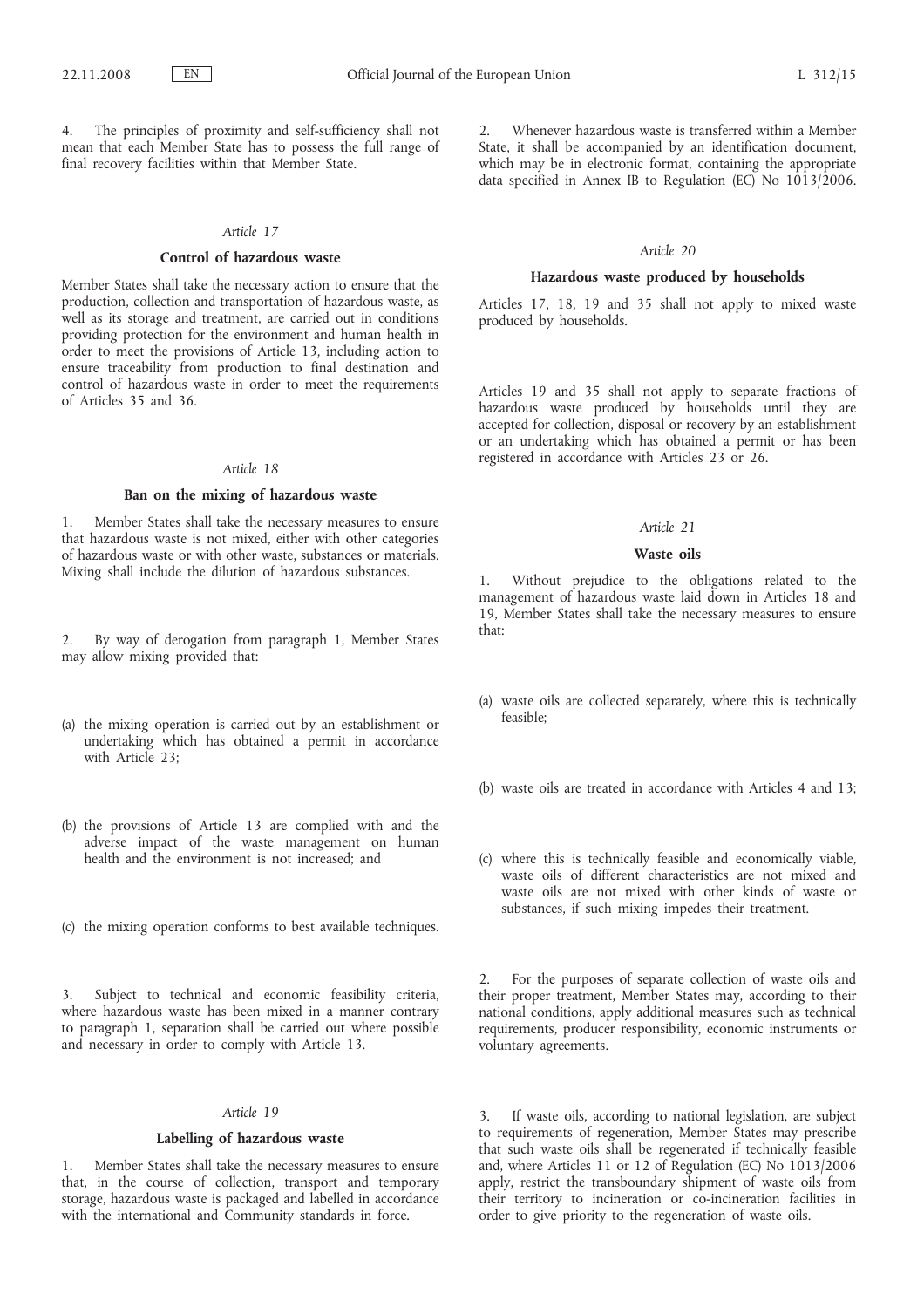## **Bio-waste**

Member States shall take measures, as appropriate, and in accordance with Articles 4 and 13, to encourage:

- (a) the separate collection of bio-waste with a view to the composting and digestion of bio-waste;
- (b) the treatment of bio-waste in a way that fulfils a high level of environmental protection;
- (c) the use of environmentally safe materials produced from bio-waste.

The Commission shall carry out an assessment on the management of bio-waste with a view to submitting a proposal if appropriate. The assessment shall examine the opportunity of setting minimum requirements for bio-waste management and quality criteria for compost and digestate from bio-waste, in order to guarantee a high level of protection for human health and the environment.

### CHAPTER IV

### **PERMITS AND REGISTRATIONS**

## *Article 23*

### **Issue of permits**

1. Member States shall require any establishment or undertaking intending to carry out waste treatment to obtain a permit from the competent authority.

Such permits shall specify at least the following:

- (a) the types and quantities of waste that may be treated;
- (b) for each type of operation permitted, the technical and any other requirements relevant to the site concerned;
- (c) the safety and precautionary measures to be taken;
- (d) the method to be used for each type of operation;
- (e) such monitoring and control operations as may be necessary;
- (f) such closure and after-care provisions as may be necessary.

2. Permits may be granted for a specified period and may be renewable.

Where the competent authority considers that the intended method of treatment is unacceptable from the point of view of environmental protection, in particular when the method is not in accordance with Article 13, it shall refuse to issue the permit.

It shall be a condition of any permit covering incineration or co-incineration with energy recovery that the recovery of energy take place with a high level of energy efficiency.

5. Provided that the requirements of this Article are complied with, any permit produced pursuant to other national or Community legislation may be combined with the permit required under paragraph 1 to form a single permit, where such a format obviates the unnecessary duplication of information and the repetition of work by the operator or the competent authority.

### *Article 24*

### **Exemptions from permit requirements**

Member States may exempt from the requirement laid down in Article 23(1) establishments or undertakings for the following operations:

- (a) disposal of their own non-hazardous waste at the place of production; or
- (b) recovery of waste.

# *Article 25*

## **Conditions for exemptions**

1. Where a Member State wishes to allow exemptions, as provided for in Article 24, it shall lay down, in respect of each type of activity, general rules specifying the types and quantities of waste that may be covered by an exemption, and the method of treatment to be used.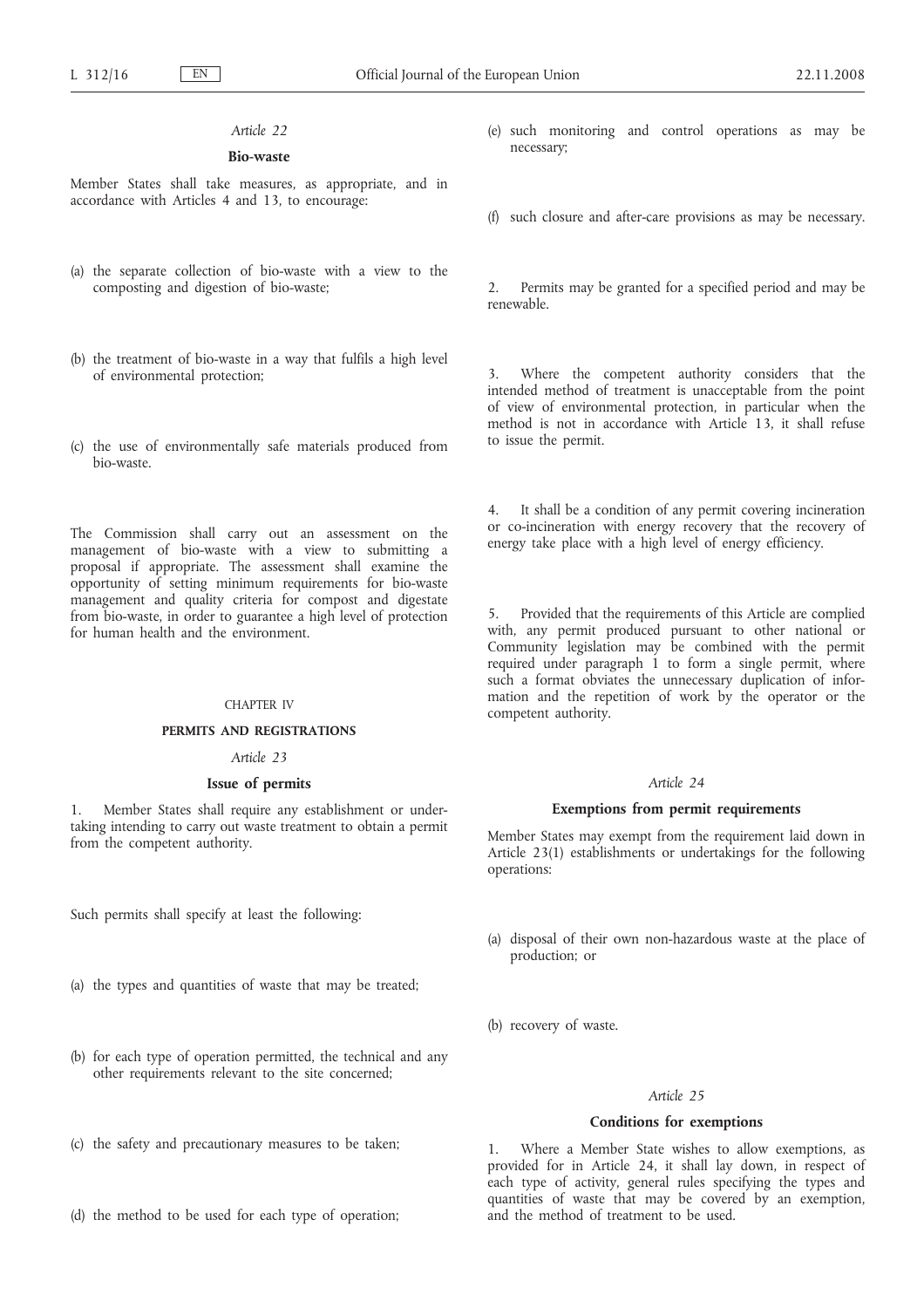Those rules shall be designed to ensure that waste is treated in accordance with Article 13. In the case of disposal operations referred to in point (a) of Article 24 those rules should consider best available techniques.

2. In addition to the general rules provided for in paragraph 1, Member States shall lay down specific conditions for exemptions relating to hazardous waste, including types of activity, as well as any other necessary requirement for carrying out different forms of recovery and, where relevant, the limit values for the content of hazardous substances in the waste as well as the emission limit values.

3. Member States shall inform the Commission of the general rules laid down pursuant to paragraphs 1 and 2.

## *Article 26*

### **Registration**

Where the following are not subject to permit requirements, Member States shall ensure that the competent authority keeps a register of:

- (a) establishments or undertakings which collect or transport waste on a professional basis;
- (b) dealers or brokers; and
- (c) establishments or undertakings which are subject to exemptions from the permit requirements pursuant to Article 24.

Where possible, existing records held by the competent authority shall be used to obtain the relevant information for this registration process in order to reduce the administrative burden.

## *Article 27*

### **Minimum standards**

1. Technical minimum standards for treatment activities which require a permit pursuant to Article 23 may be adopted where there is evidence that a benefit in terms of the protection of human health and the environment would be gained from such minimum standards. Those measures, designed to amend non-essential elements of this Directive by supplementing it, shall be adopted in accordance with the regulatory procedure with scrutiny referred to in Article 39(2).

2. Such minimum standards shall cover only those waste treatment activities that are not covered by Directive 96/61/EC or are not appropriate for coverage by that Directive.

- 3. Such minimum standards shall:
- (a) be directed to the main environmental impacts of the waste treatment activity;
- (b) ensure that the waste is treated in accordance with Article 13;
- (c) take into account best available techniques; and
- (d) as appropriate, include elements regarding the quality of treatment and the process requirements.

Minimum standards for activities that require registration pursuant to points (a) and (b) of Article 26 shall be adopted where there is evidence that a benefit in terms of the protection of human health and the environment or in avoiding disruption to the internal market would be gained from such minimum standards, including elements regarding the technical qualification of collectors, transporters, dealers or brokers.

Those measures, designed to amend non-essential elements of this Directive by supplementing it, shall be adopted in accordance with the regulatory procedure with scrutiny referred to in Article 39(2).

#### CHAPTER V

#### **PLANS AND PROGRAMMES**

## *Article 28*

### **Waste management plans**

1. Member States shall ensure that their competent authorities establish, in accordance with Articles 1, 4, 13 and 16, one or more waste management plans.

Those plans shall, alone or in combination, cover the entire geographical territory of the Member State concerned.

2. The waste management plans shall set out an analysis of the current waste management situation in the geographical entity concerned, as well as the measures to be taken to improve environmentally sound preparing for re-use, recycling, recovery and disposal of waste and an evaluation of how the plan will support the implementation of the objectives and provisions of this Directive.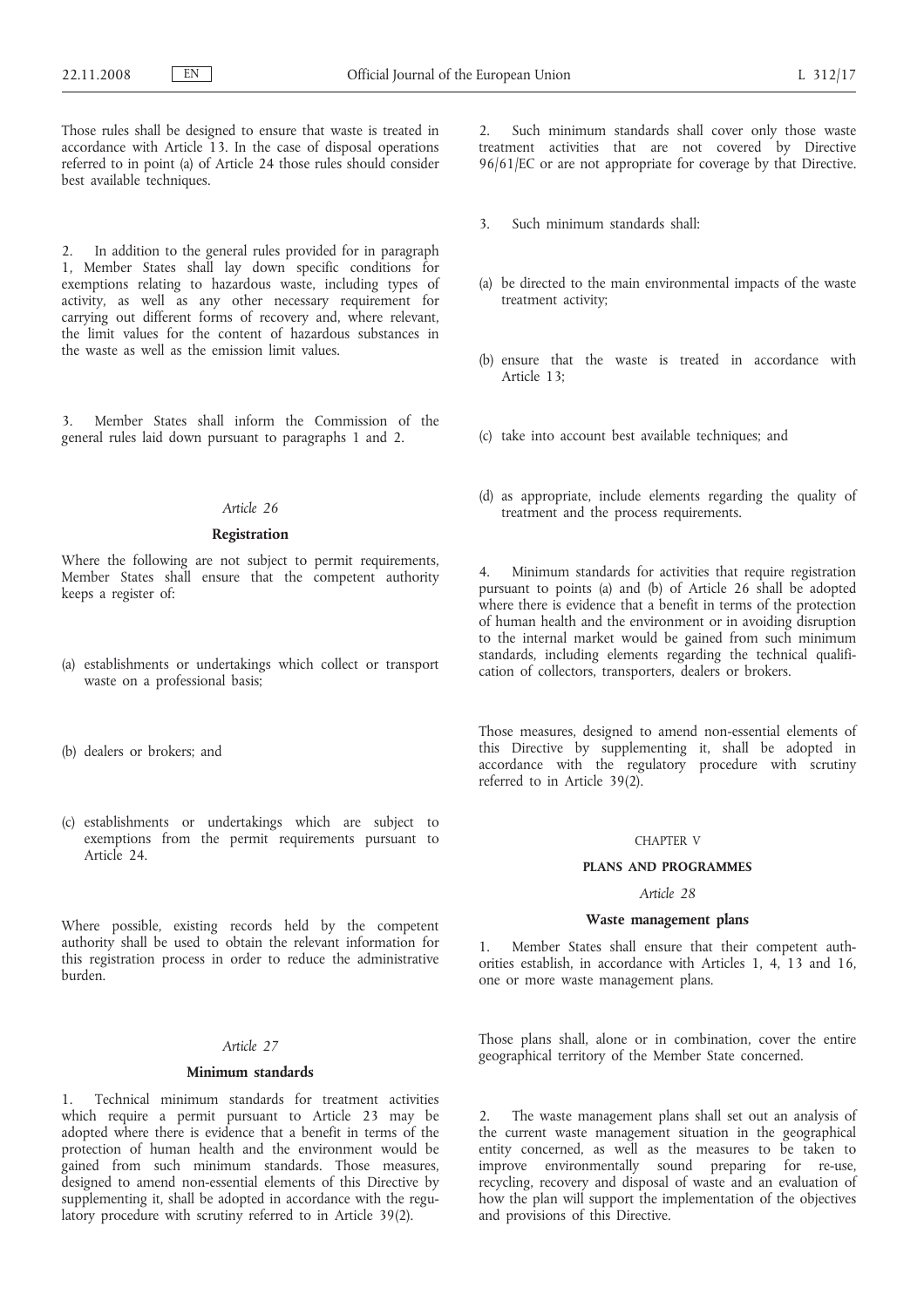The waste management plans shall contain, as appropriate and taking into account the geographical level and coverage of the planning area, at least the following:

- (a) the type, quantity and source of waste generated within the territory, the waste likely to be shipped from or to the national territory, and an evaluation of the development of waste streams in the future;
- (b) existing waste collection schemes and major disposal and recovery installations, including any special arrangements for waste oils, hazardous waste or waste streams addressed by specific Community legislation;
- (c) an assessment of the need for new collection schemes, the closure of existing waste installations, additional waste installation infrastructure in accordance with Article 16, and, if necessary, the investments related thereto;
- (d) sufficient information on the location criteria for site identification and on the capacity of future disposal or major recovery installations, if necessary;
- (e) general waste management policies, including planned waste management technologies and methods, or policies for waste posing specific management problems.

The waste management plan may contain, taking into account the geographical level and coverage of the planning area, the following:

- (a) organisational aspects related to waste management including a description of the allocation of responsibilities between public and private actors carrying out the waste management;
- (b) an evaluation of the usefulness and suitability of the use of economic and other instruments in tackling various waste problems, taking into account the need to maintain the smooth functioning of the internal market;
- (c) the use of awareness campaigns and information provision directed at the general public or at a specific set of consumers;

(d) historical contaminated waste disposal sites and measures for their rehabilitation.

Waste management plans shall conform to the waste planning requirements laid down in Article 14 of Directive 94/62/EC and the strategy for the implementation of the reduction of biodegradable waste going to landfills, referred to in Article 5 of Directive 1999/31/EC.

#### *Article 29*

### **Waste prevention programmes**

1. Member States shall establish, in accordance with Articles 1 and 4, waste prevention programmes not later than 12 December 2013.

Such programmes shall be integrated either into the waste management plans provided for in Article 28 or into other environmental policy programmes, as appropriate, or shall function as separate programmes. If any such programme is integrated into the waste management plan or into other programmes, the waste prevention measures shall be clearly identified.

2. The programmes provided for in paragraph 1 shall set out the waste prevention objectives. Member States shall describe the existing prevention measures and evaluate the usefulness of the examples of measures indicated in Annex IV or other appropriate measures.

The aim of such objectives and measures shall be to break the link between economic growth and the environmental impacts associated with the generation of waste.

3. Member States shall determine appropriate specific qualitative or quantitative benchmarks for waste prevention measures adopted in order to monitor and assess the progress of the measures and may determine specific qualitative or quantitative targets and indicators, other than those referred to in paragraph 4, for the same purpose.

4. Indicators for waste prevention measures may be adopted in accordance with the regulatory procedure referred to in Article 39(3).

5. The Commission shall create a system for sharing information on best practice regarding waste prevention and shall develop guidelines in order to assist the Member States in the preparation of the Programmes.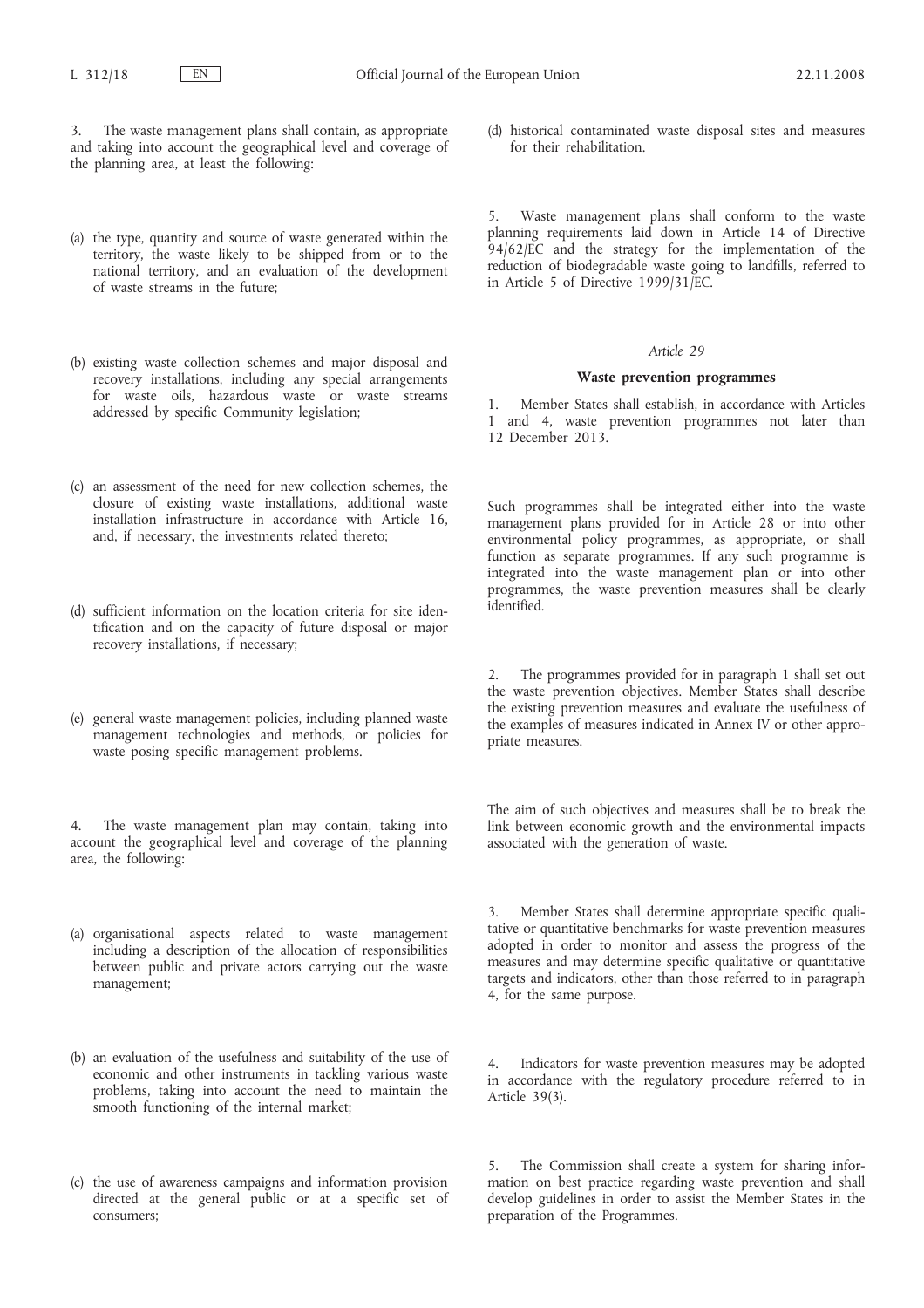### **Evaluation and review of plans and programmes**

1. Member States shall ensure that the waste management plans and waste prevention programmes are evaluated at least every sixth year and revised as appropriate and, where relevant, in accordance with Articles 9 and 11.

2. The European Environment Agency is invited to include in its annual report a review of progress in the completion and implementation of waste prevention programmes.

#### *Article 31*

### **Public participation**

Member States shall ensure that relevant stakeholders and authorities and the general public have the opportunity to participate in the elaboration of the waste management plans and waste prevention programmes, and have access to them once elaborated, in accordance with Directive 2003/35/EC or, if relevant, Directive 2001/42/EC of the European Parliament and of the Council of 27 June 2001 on the assessment of the effects of certain plans and programmes on the environment (1). They shall place the plans and programmes on a publicly available website.

### *Article 32*

### **Cooperation**

Member States shall cooperate as appropriate with the other Member States concerned and the Commission to draw up the waste management plans and the waste prevention programmes in accordance with Articles 28 and 29.

## *Article 33*

## **Information to be submitted to the Commission**

1. Member States shall inform the Commission of the waste management plans and waste prevention programmes referred to in Articles 28 and 29, once adopted, and of any substantial revisions to the plans and programmes.

2. The format for notifying the information on the adoption and substantial revisions of those plans and programmes shall be adopted in accordance with the regulatory procedure referred to in Article 39(3).

### CHAPTER VI

### **INSPECTIONS AND RECORDS**

## *Article 34*

## **Inspections**

1. Establishments or undertakings which carry out waste treatment operations, establishments or undertakings which collect or transport waste on a professional basis, brokers and dealers, and establishments or undertakings which produce hazardous waste shall be subject to appropriate periodic inspections by the competent authorities.

2. Inspections concerning collection and transport operations shall cover the origin, nature, quantity and destination of the waste collected and transported.

3. Member States may take account of registrations obtained under the Community Eco-Management and Audit Scheme (EMAS), in particular regarding the frequency and intensity of inspections.

### *Article 35*

### **Record keeping**

1. The establishments or undertakings referred to in Article 23(1), the producers of hazardous waste and the establishments and undertakings which collect or transport hazardous waste on a professional basis, or act as dealers and brokers of hazardous waste, shall keep a chronological record of the quantity, nature and origin of the waste, and, where relevant, the destination, frequency of collection, mode of transport and treatment method foreseen in respect of the waste, and shall make that information available, on request, to the competent authorities.

2. For hazardous waste, the records shall be preserved for at least three years except in the case of establishments and undertakings transporting hazardous waste which must keep such records for at least 12 months.

Documentary evidence that the management operations have been carried out shall be supplied at the request of the competent authorities or of a previous holder.

3. Member States may require the producers of nonhazardous waste to comply with paragraphs 1 and 2.

<sup>(</sup> 1) OJ L 197, 21.7.2001, p. 30.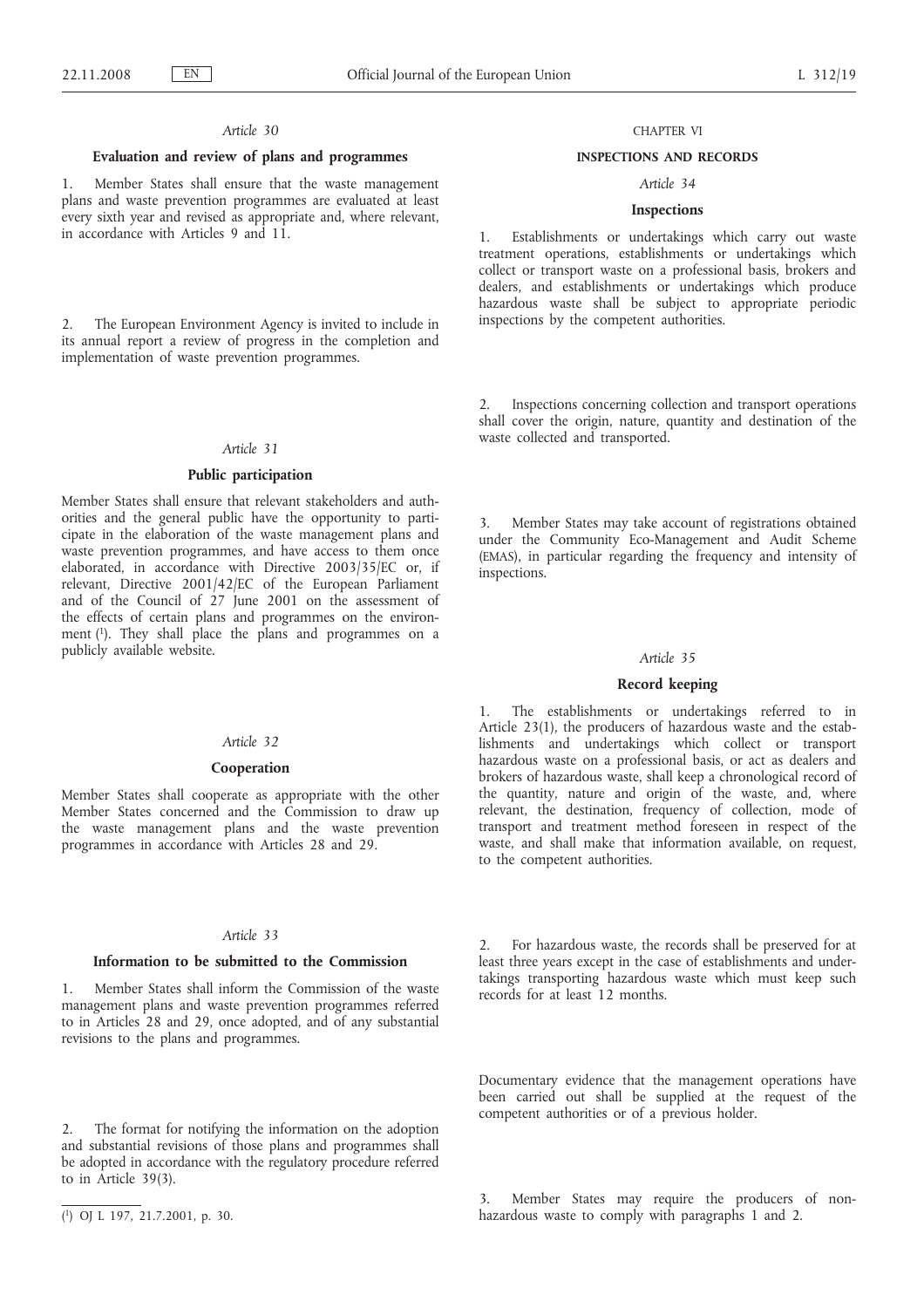### **Enforcement and penalties**

1. Member States shall take the necessary measures to prohibit the abandonment, dumping or management of waste.

2. Members States shall lay down provisions on the penalties applicable to infringements of the provisions of this Directive and shall take all measures necessary to ensure that they are implemented. The penalties shall be effective, proportionate and dissuasive.

## CHAPTER VII

### **FINAL PROVISIONS**

## *Article 37*

## **Reporting and reviewing**

1. Every three years, Member States shall inform the Commission of the implementation of this Directive by submitting a sectoral report in an electronic form. This report shall also contain information on the management of waste oil and on the progress achieved in the implementation of the waste prevention programmes and, as appropriate, information on measures as foreseen by Article 8 on extended producer responsibility.

The report shall be drawn up on the basis of a questionnaire or outline established by the Commission in accordance with the procedure referred to in Article 6 of Council Directive 91/692/EEC of 23 December 1991 standardising and rationalising reports on the implementation of certain Directives relating to the environment  $(1)$ . The report shall be submitted to the Commission within nine months of the end of the three year period covered by it.

2. The Commission shall send the questionnaire or outline to the Member States six months before the start of the period covered by the sectoral report.

3. The Commission shall publish a report on the implementation of this Directive within nine months of receiving the sectoral reports from the Member States in accordance with paragraph 1.

4. In the first report that intervenes by 12 December 2014, the Commission shall review the implementation of this Directive, including the energy efficiency provisions, and will present a proposal for revision if appropriate. The report shall also assess the existing Member State waste prevention

programmes, objectives and indicators and shall review the opportunity of Community level programmes, including producer responsibility schemes for specific waste streams, targets, indicators and measures related to recycling, as well as material and energy recovery operations that may contribute to fulfilling the objectives set out in Articles 1 and 4 more effectively.

# *Article 38*

### **Interpretation and adaptation to technical progress**

The Commission may develop guidelines for the interpretation of the definitions of recovery and disposal.

If necessary, the application of the formula for incineration facilities referred to in Annex II, R1, shall be specified. Local climatic conditions may be taken into account, such as the severity of the cold and the need for heating insofar as they influence the amounts of energy that can technically be used or produced in the form of electricity, heating, cooling or processing steam. Local conditions of the outermost regions as recognised in the fourth subparagraph of Article 299(2) of the Treaty and of the territories mentioned in Article 25 of the 1985 Act of Accession may also be taken into account. This measure, designed to amend non-essential elements of this Directive, shall be adopted in accordance with the regulatory procedure with scrutiny referred to in Article 39(2).

2. The Annexes may be amended in the light of scientific and technical progress. Those measures, designed to amend non-essential elements of this Directive, shall be adopted in accordance with the regulatory procedure with scrutiny referred to in Article 39(2).

#### *Article 39*

### **Committee procedure**

1. The Commission shall be assisted by a committee.

2. Where reference is made to this paragraph, Article 5a(1) to (4) and Article 7 of Decision 1999/468/EC shall apply, having regard to the provisions of Article 8 thereof.

3. Where reference is made to this paragraph, Articles 5 and 7 of Decision 1999/468/EC shall apply, having regard to the provisions of Article 8 thereof.

The period laid down in Article 5(6) of Decision 1999/468/EC shall be set at three months.

<sup>(</sup> 1) OJ L 377, 31.12.1991, p. 48.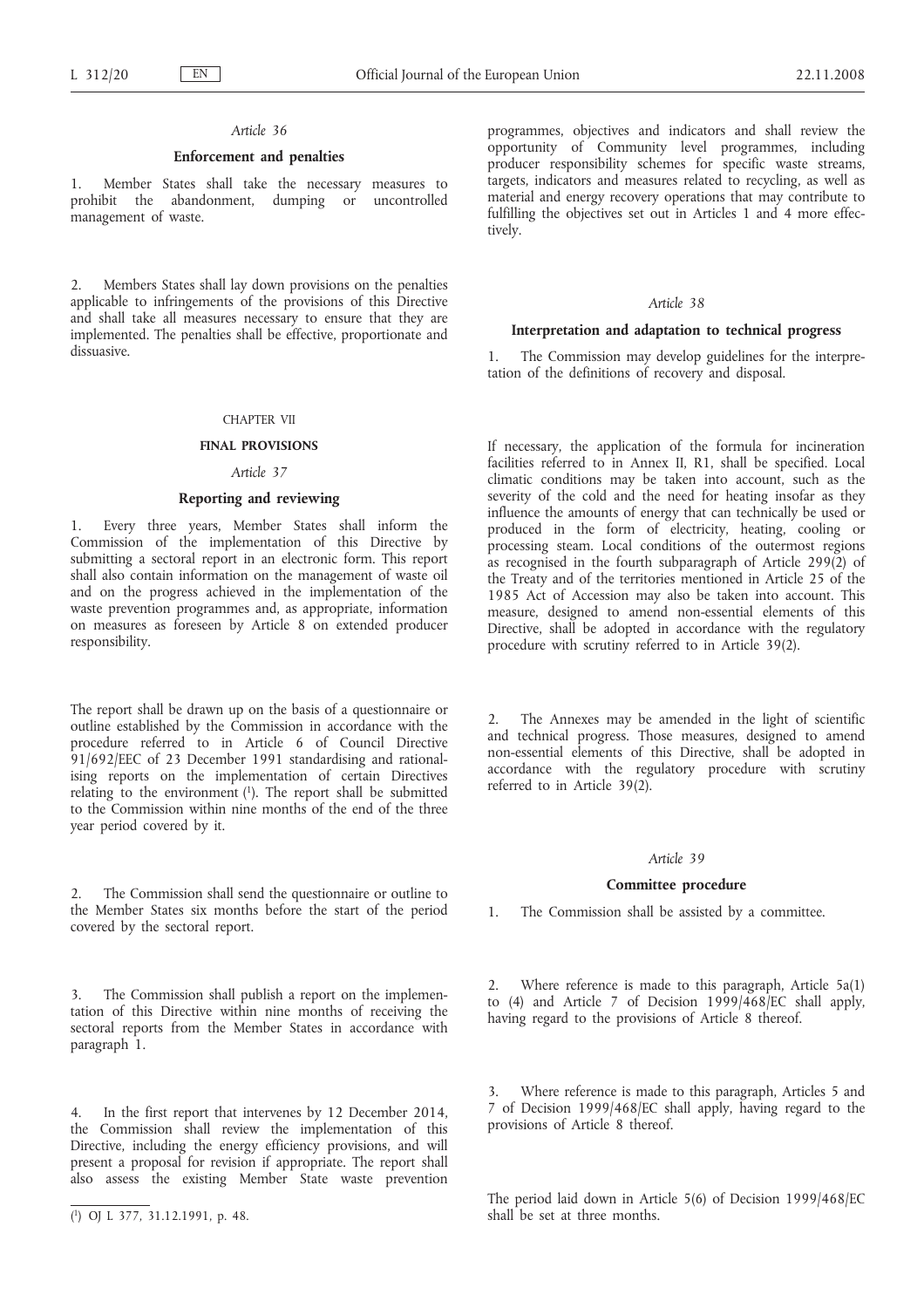## **Transposition**

1. Member States shall bring into force the laws, regulations and administrative provisions necessary to comply with this Directive by 12 December 2010.

When Member States adopt these measures, they shall contain a reference to this Directive or shall be accompanied by such reference on the occasion of their official publication. The methods of making such reference shall be laid down by Member States.

2. Member States shall communicate to the Commission the text of the main provisions of national law which they adopt in the field covered by this Directive.

### *Article 41*

### **Repeal and transitional provisions**

Directives 75/439/EEC, 91/689/EEC and 2006/12/EC are hereby repealed with effect from 12 December 2010.

However, from 12 December 2008, the following shall apply:

(a) Article 10(4) of Directive 75/439/EEC shall be replaced by the following:

'4. The reference method of measurement to determine the PCB/PCT content of waste oils shall be fixed by the Commission. That measure, designed to amend nonessential elements of this Directive by supplementing it, shall be adopted in accordance with the regulatory procedure with scrutiny referred to in Article 18(4) of Directive 2006/12/EC of the European Parliament and of the Council of 5 April 2006 on waste (\*).

(\*) OJ L 114, 27.4.2006, p. 9.';

**\_\_\_\_\_\_\_\_\_\_\_**

- (b) Directive 91/689/EEC is hereby amended as follows:
	- (i) Article 1(4) shall be replaced by the following:
		- '4. For the purpose of this Directive "hazardous waste" means:
		- waste classified as hazardous waste featuring on the list established by Commission Decision

2000/532/EC (\*) on the basis of Annexes I and II to this Directive. This waste must have one or more of the properties listed in Annex III. The list shall take into account the origin and composition of the waste and, where necessary, limit values of concentration. This list shall be periodically reviewed and, if necessary revised. Those measures, designed to amend non-essential elements of this Directive by supplementing it, shall be adopted in accordance with the regulatory procedure with scrutiny referred to in Article 18(4) of Directive 2006/12/EC of the European Parliament and of the Council of 5 April 2006 on waste  $(**)$ ,

— any other waste which is considered by a Member State to display any of the properties listed in Annex III. Such cases shall be notified to the Commission and reviewed with a view to adapting the list. Those measures, designed to amend non-essential elements of this Directive by supplementing it, shall be adopted in accordance with the regulatory procedure with scrutiny referred to in Article 18(4) of Directive 2006/12/EC.

(\*) OJ L 226, 6.9.2000, p. 3. (\*\*) OJ L 114, 27.4.2006, p. 9.';

(ii) Article 9 shall be replaced by the following:

*'Article 9*

**\_\_\_\_\_\_\_\_\_\_\_**

The measures necessary for adapting the Annexes of this Directive to scientific and technical progress and for revising the list of wastes referred to in Article 1(4), designed to amend non-essential elements of this Directive, inter alia by supplementing it, shall be adopted in accordance with the regulatory procedure with scrutiny referred to in Article 18(4) of Directive 2006/12/EC.';

- (c) Directive 2006/12/EC is hereby amended as follows:
	- (i) Article 1(2) shall be replaced by the following:

'2. For the purposes of paragraph 1, point (a), Commission Decision 2000/532/ $\overline{EC}$  (\*) featuring the list of waste belonging to the categories listed in Annex I to this Directive shall apply. This list shall be periodically reviewed and, if necessary, revised. Those measures, designed to amend non-essential elements of this Directive by supplementing it, shall be adopted in accordance with the regulatory procedure with scrutiny referred to in Article 18(4).

**\_\_\_\_\_\_\_\_\_\_\_**

<sup>(\*)</sup> OJ L 226, 6.9.2000, p. 3.';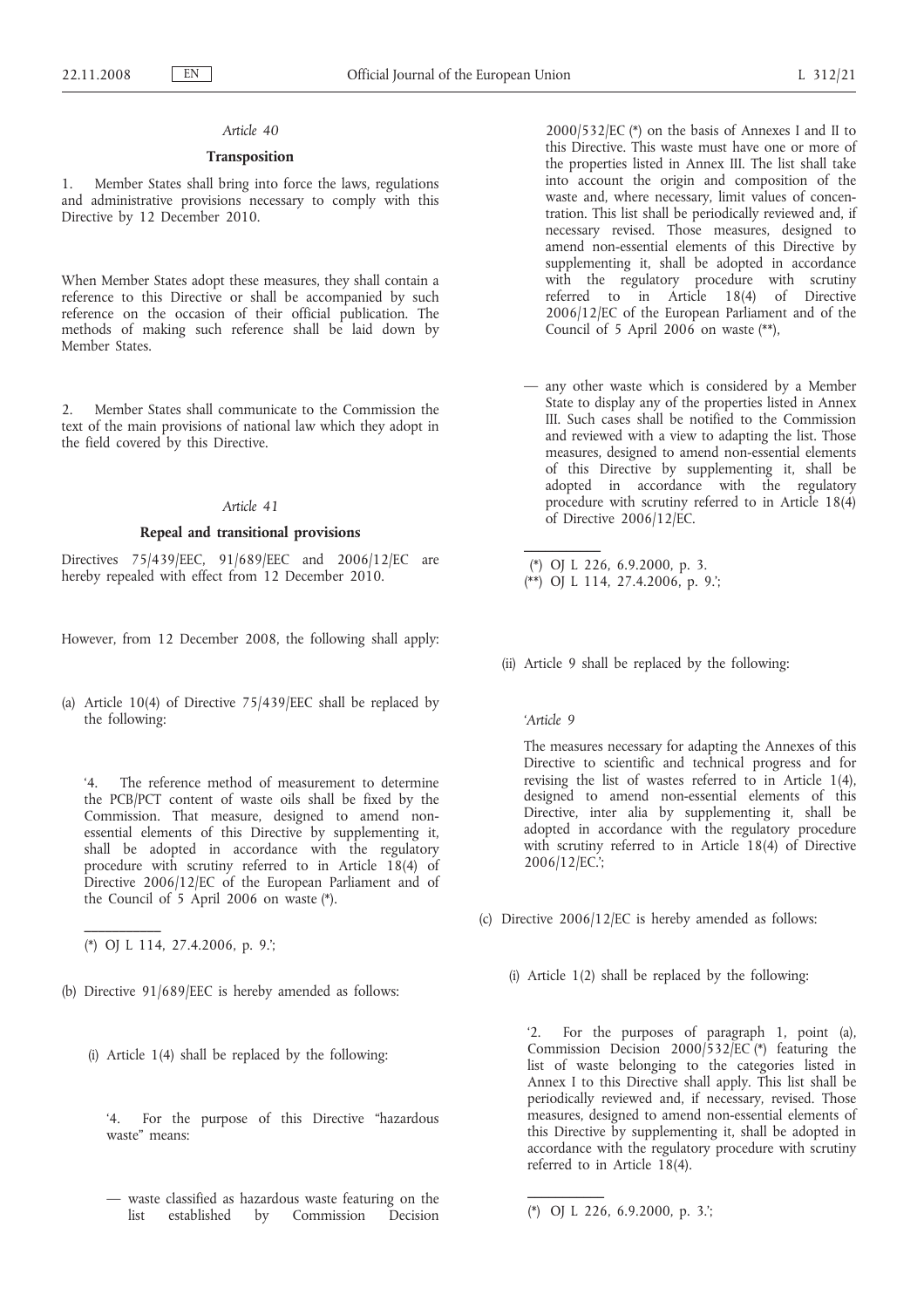(ii) Article 17 shall be replaced by the following:

## *'Article 17*

The measures necessary for adapting the Annexes to scientific and technical progress, designed to amend non-essential elements of this Directive, shall be adopted in accordance with the regulatory procedure with scrutiny referred to in Article 18(4).<sup>'</sup>;

(iii) Article 18(4) shall be replaced by the following:

'4. Where reference is made to this paragraph, Article 5a(1) to (4) and Article 7 of Decision 1999/468/EC shall apply, having regard to the provisions of Article 8 thereof.'.

References to the repealed Directives shall be construed as references to this Directive and shall be read in accordance with the correlation table set out in Annex V.

## *Article 42*

## **Entry into force**

This Directive shall enter into force on the twentieth day following that of its publication in the *Official Journal of the European Union*.

# *Article 43*

# **Addressees**

This Directive is addressed to the Member States.

Done at Strasbourg, 19 November 2008.

*For the European Parliament The President* H.-G. PÖTTERING *For the Council The President* J.-P. JOUYET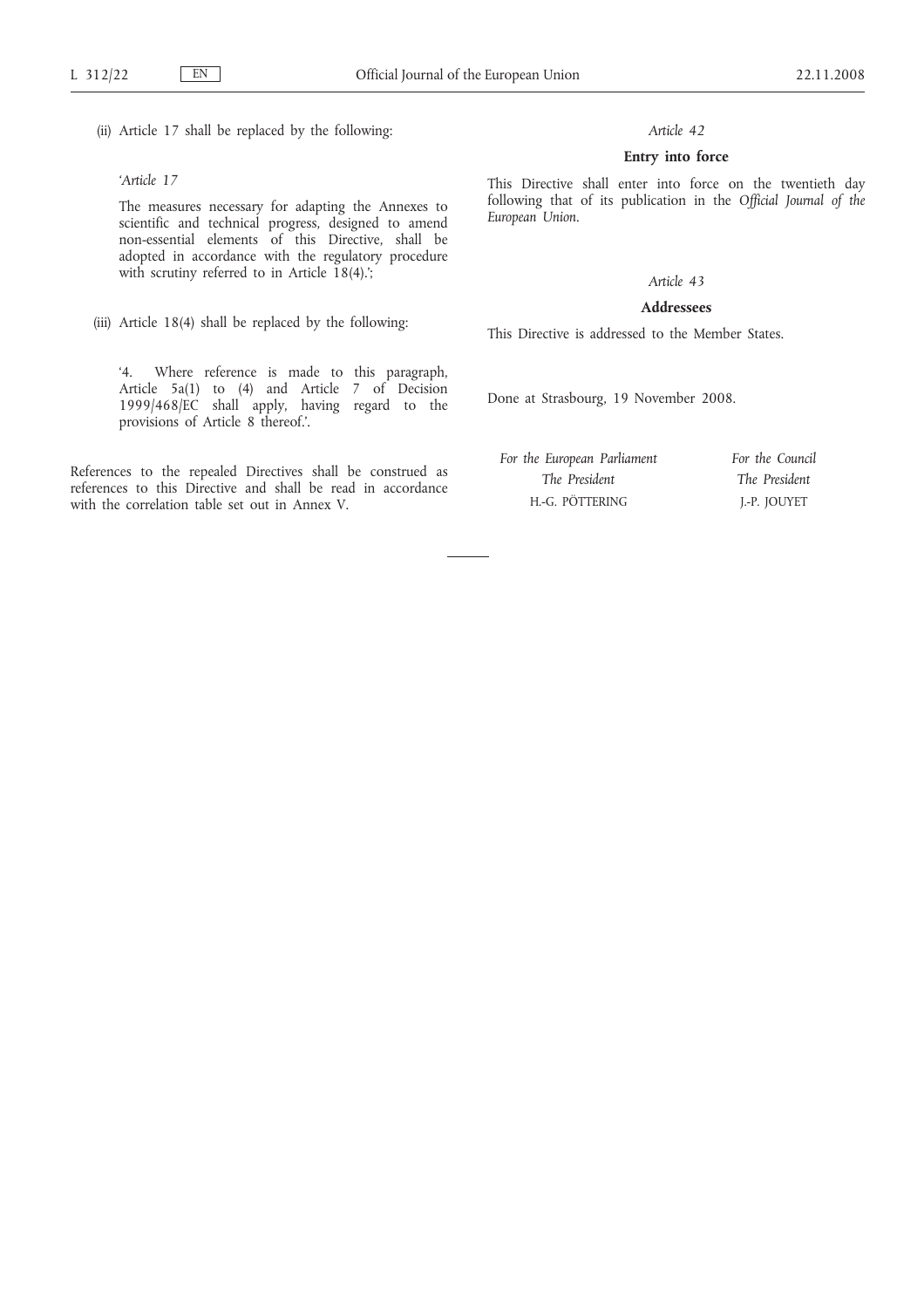### *ANNEX I*

#### **DISPOSAL OPERATIONS**

- D 1 Deposit into or on to land (e.g. landfill, etc.)
- D 2 Land treatment (e.g. biodegradation of liquid or sludgy discards in soils, etc.)
- D 3 Deep injection (e.g. injection of pumpable discards into wells, salt domes or naturally occurring repositories, etc.)
- D 4 Surface impoundment (e.g. placement of liquid or sludgy discards into pits, ponds or lagoons, etc.)
- D 5 Specially engineered landfill (e.g. placement into lined discrete cells which are capped and isolated from one another and the environment, etc.)
- D 6 Release into a water body except seas/oceans
- D 7 Release to seas/oceans including sea-bed insertion
- D 8 Biological treatment not specified elsewhere in this Annex which results in final compounds or mixtures which are discarded by means of any of the operations numbered D 1 to D 12
- D 9 Physico-chemical treatment not specified elsewhere in this Annex which results in final compounds or mixtures which are discarded by means of any of the operations numbered D 1 to D 12 (e.g. evaporation, drying, calcination, etc.)
- D 10 Incineration on land
- D 11 Incineration at sea (\*)
- D 12 Permanent storage (e.g. emplacement of containers in a mine, etc.)
- D 13 Blending or mixing prior to submission to any of the operations numbered D 1 to D 12 (\*\*)
- D 14 Repackaging prior to submission to any of the operations numbered D 1 to D 13
- D 15 Storage pending any of the operations numbered D 1 to D 14 (excluding temporary storage, pending collection, on the site where the waste is produced) (\*\*\*)

<sup>(\*)</sup> This operation is prohibited by EU legislation and international conventions.<br>(\*\*) If there is no other D code appropriate, this can include preliminary operations prior to disposal including pre-processing such as,<br>in operations numbered D1 to D12.

<sup>(\*\*\*)</sup> Temporary storage means preliminary storage according to point (10) of Article 3.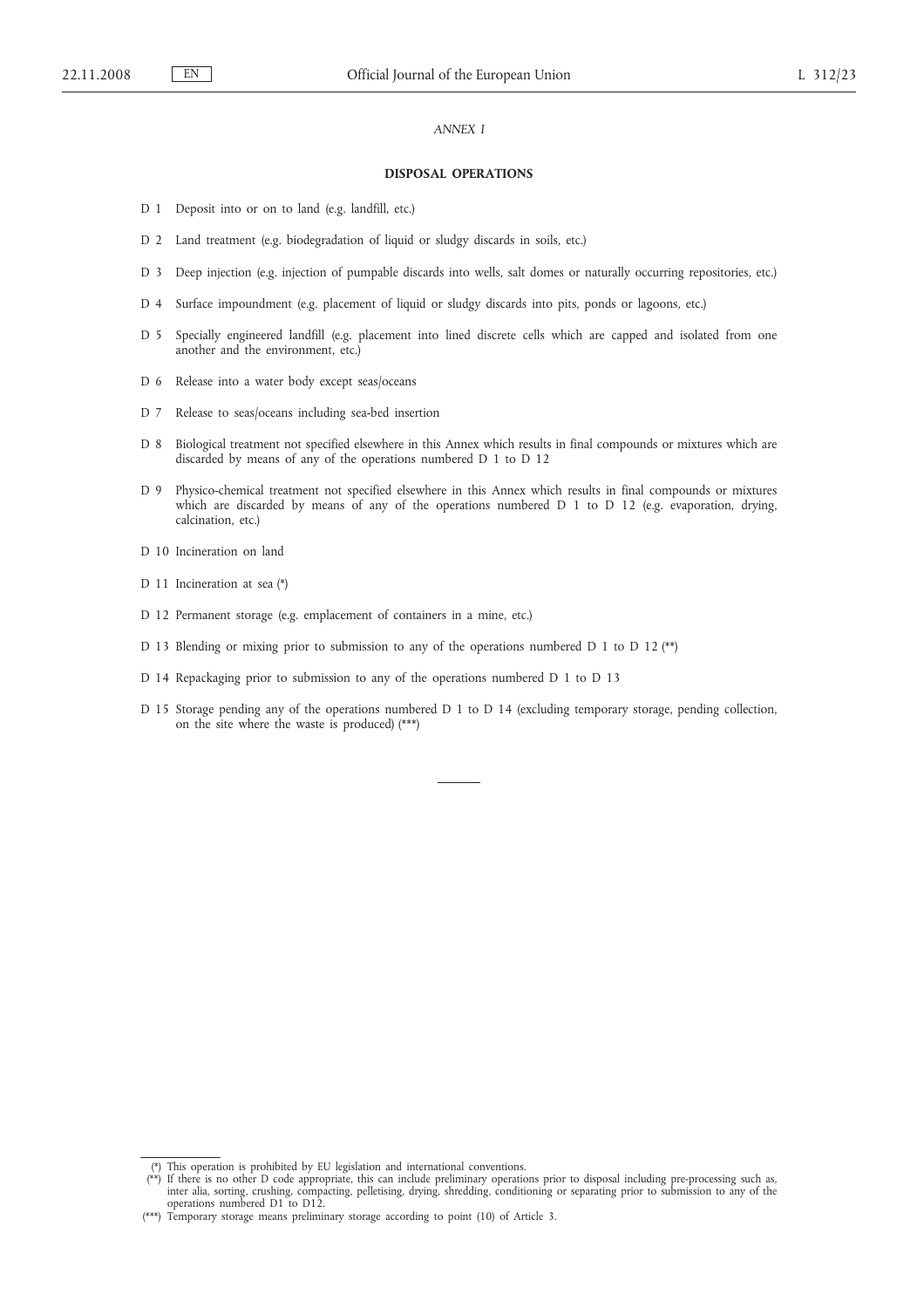### *ANNEX II*

#### **RECOVERY OPERATIONS**

- R 1 Use principally as a fuel or other means to generate energy (\*)
- R 2 Solvent reclamation/regeneration
- R 3 Recycling/reclamation of organic substances which are not used as solvents (including composting and other biological transformation processes) (\*\*)
- R 4 Recycling/reclamation of metals and metal compounds
- R 5 Recycling/reclamation of other inorganic materials (\*\*\*)
- R 6 Regeneration of acids or bases
- R 7 Recovery of components used for pollution abatement
- R 8 Recovery of components from catalysts
- R 9 Oil re-refining or other reuses of oil
- R 10 Land treatment resulting in benefit to agriculture or ecological improvement
- R 11 Use of waste obtained from any of the operations numbered R 1 to R 10
- R 12 Exchange of waste for submission to any of the operations numbered R 1 to R 11 (\*\*\*\*)
- R 13 Storage of waste pending any of the operations numbered R 1 to R 12 (excluding temporary storage, pending collection, on the site where the waste is produced) (\*\*\*\*\*)

- In which:
- Ep means annual energy produced as heat or electricity. It is calculated with energy in the form of electricity being multiplied by  $2,6$  and heat produced for commercial use multiplied by 1,1 (GJ/year)
- Ef means annual energy input to the system from fuels contributing to the production of steam (GJ/year) Ew means annual energy contained in the treated waste calculated using the net calorific value of the waste (GJ/year)
- 
- Ei means annual energy imported excluding Ew and Ef (GJ/year)
- 0,97 is a factor accounting for energy losses due to bottom ash and radiation. This formula shall be applied in accordance with the reference document on Best Available Techniques for waste incineration.
- (\*\*) This includes gasification and pyrolisis using the components as chemicals.
- 

<sup>(\*)</sup> This includes incineration facilities dedicated to the processing of municipal solid waste only where their energy efficiency is equal to or above:

<sup>- 0,60</sup> for installations in operation and permitted in accordance with applicable Community legislation before 1 January 2009,<br>- 0,65 for installations permitted after 31 December 2008,<br>using the following formula:<br>Energy

<sup>(\*\*\*\*)</sup> This includes soil cleaning resulting in recovery of the soil and recycling of inorganic construction materials.<br>(\*\*\*\*) If there is no other R code appropriate, this can include preliminary operations prior to recov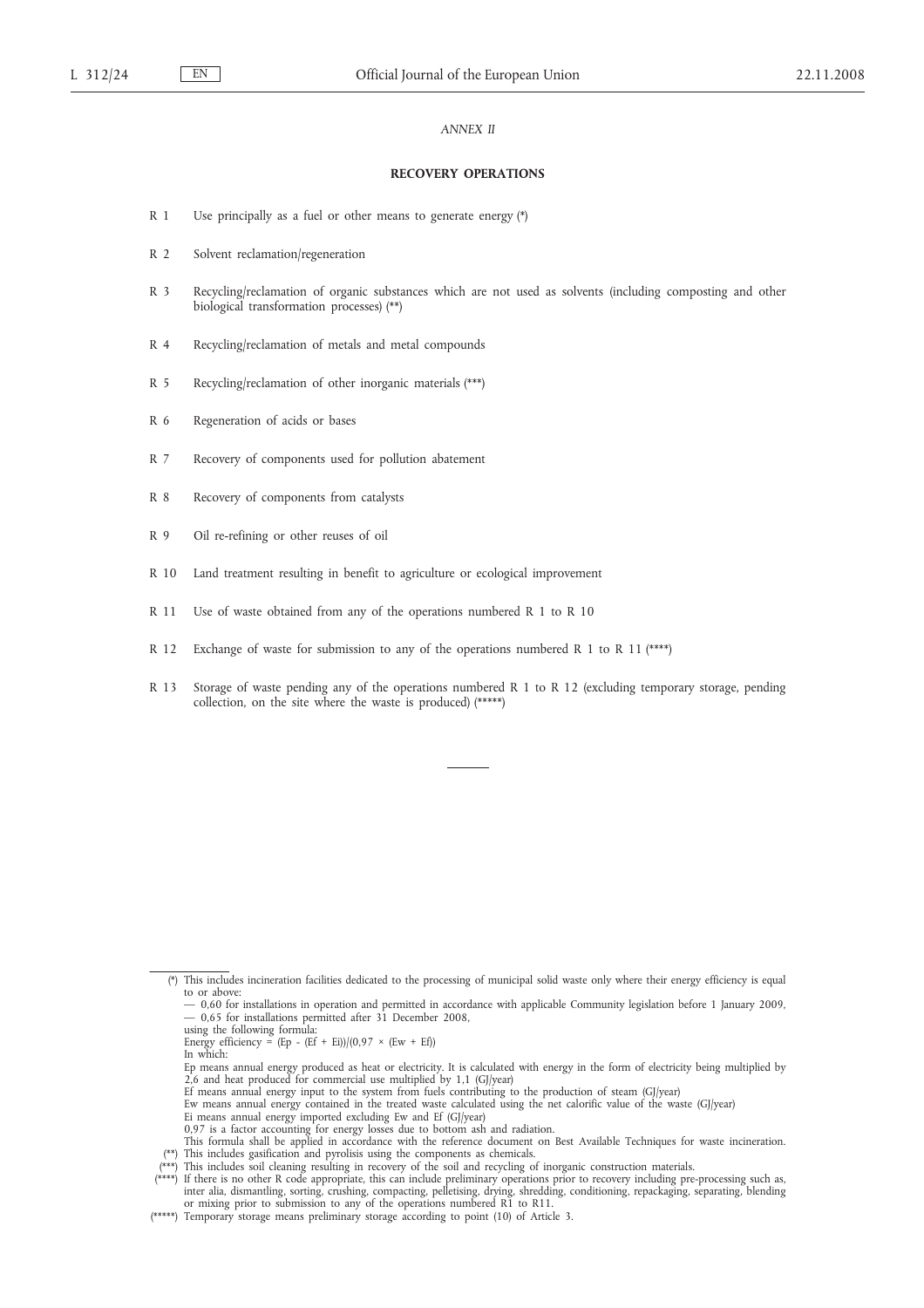### *ANNEX III*

### **PROPERTIES OF WASTE WHICH RENDER IT HAZARDOUS**

- H 1 'Explosive': substances and preparations which may explode under the effect of flame or which are more sensitive to shocks or friction than dinitrobenzene.
- H 2 'Oxidizing': substances and preparations which exhibit highly exothermic reactions when in contact with other substances, particularly flammable substances.
- H 3-A 'Highly flammable'
	- liquid substances and preparations having a flash point below 21 °C (including extremely flammable liquids), or
	- substances and preparations which may become hot and finally catch fire in contact with air at ambient temperature without any application of energy, or
	- solid substances and preparations which may readily catch fire after brief contact with a source of ignition and which continue to burn or to be consumed after removal of the source of ignition, or
	- gaseous substances and preparations which are flammable in air at normal pressure, or
	- substances and preparations which, in contact with water or damp air, evolve highly flammable gases in dangerous quantities.
- H 3-B 'Flammable': liquid substances and preparations having a flash point equal to or greater than 21 °C and less than or equal to 55 °C.
- H 4 'Irritant': non-corrosive substances and preparations which, through immediate, prolonged or repeated contact with the skin or mucous membrane, can cause inflammation.
- H 5 'Harmful': substances and preparations which, if they are inhaled or ingested or if they penetrate the skin, may involve limited health risks.
- H 6 'Toxic': substances and preparations (including very toxic substances and preparations) which, if they are inhaled or ingested or if they penetrate the skin, may involve serious, acute or chronic health risks and even death.
- H 7 'Carcinogenic': substances and preparations which, if they are inhaled or ingested or if they penetrate the skin, may induce cancer or increase its incidence.
- H 8 'Corrosive': substances and preparations which may destroy living tissue on contact.
- H 9 'Infectious': substances and preparations containing viable micro-organisms or their toxins which are known or reliably believed to cause disease in man or other living organisms.
- H 10 'Toxic for reproduction': substances and preparations which, if they are inhaled or ingested or if they penetrate the skin, may induce non-hereditary congenital malformations or increase their incidence.
- H 11 'Mutagenic': substances and preparations which, if they are inhaled or ingested or if they penetrate the skin, may induce hereditary genetic defects or increase their incidence.
- H 12 Waste which releases toxic or very toxic gases in contact with water, air or an acid.
- H 13 (\*) 'Sensitizing': substances and preparations which, if they are inhaled or if they penetrate the skin, are capable of eliciting a reaction of hypersensitization such that on further exposure to the substance or preparation, characteristic adverse effects are produced.
- H 14 'Ecotoxic': waste which presents or may present immediate or delayed risks for one or more sectors of the environment.

 $(*)$  As far as testing methods are available.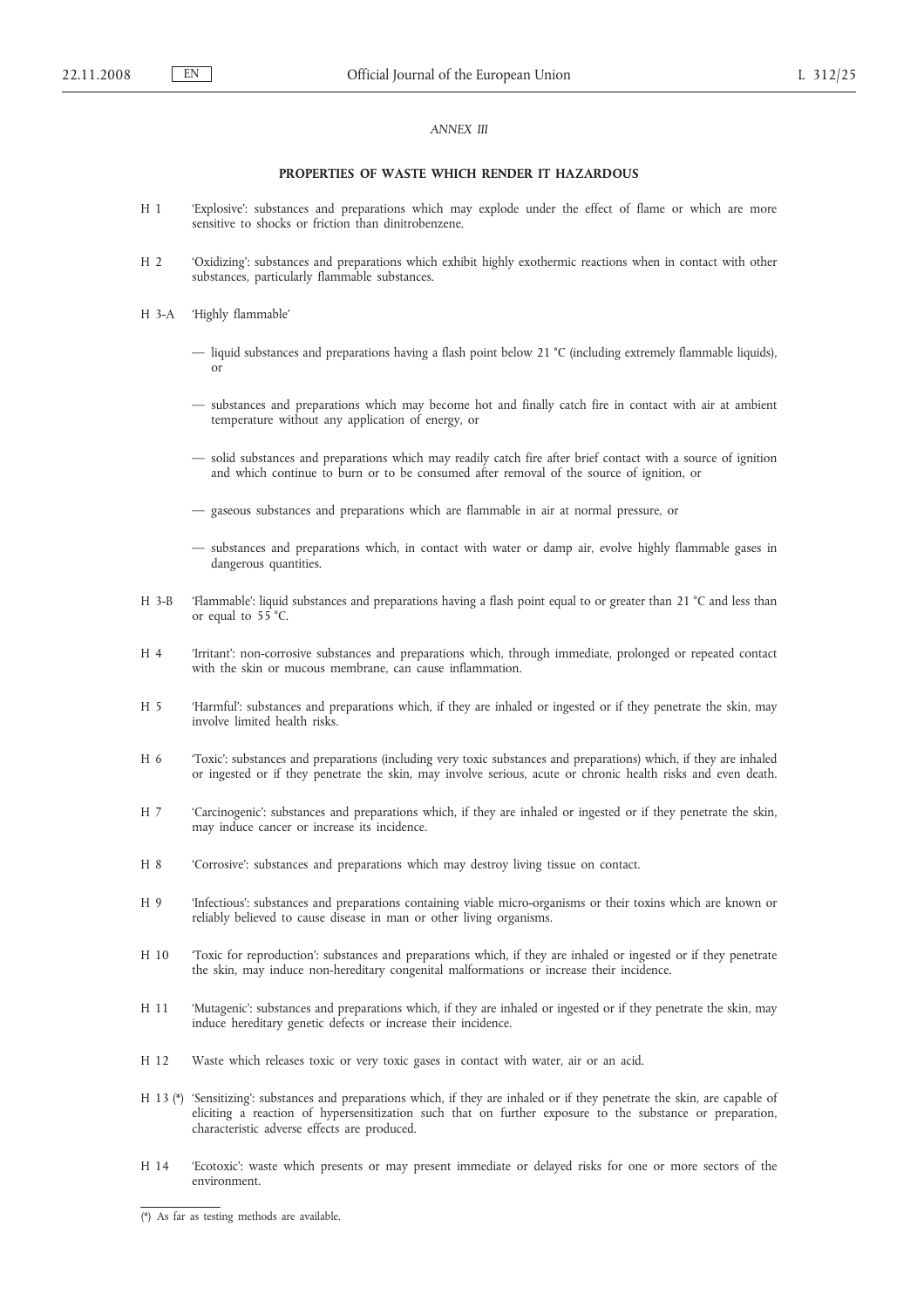H 15 Waste capable by any means, after disposal, of yielding another substance, e.g. a leachate, which possesses any of the characteristics listed above.

### *Notes*

- 1. Attribution of the hazardous properties 'toxic' (and 'very toxic'), 'harmful', 'corrosive', 'irritant', 'carcinogenic', 'toxic to reproduction', 'mutagenic' and 'eco-toxic' is made on the basis of the criteria laid down by Annex VI, to Council Directive 67/548/EEC of 27 June 1967 on the approximation of laws, regulations and administrative provisions relating to the classification, packaging and labelling of dangerous substances (1).
- 2. Where relevant the limit values listed in Annex II and III to Directive 1999/45/EC of the European Parliament and of the Council of 31 May 1999 concerning the approximation of the laws, regulations and administrative provisions of the Member States relating to the classification, packaging and labelling of dangerous preparations (2) shall apply.

## *Test methods*

The methods to be used are described in Annex V to Directive 67/548/EEC and in other relevant CEN-notes.

<sup>(</sup> 1) OJ 196, 16.8.1967, p. 1. ( 2) OJ L 200, 30.7.1999, p. 1.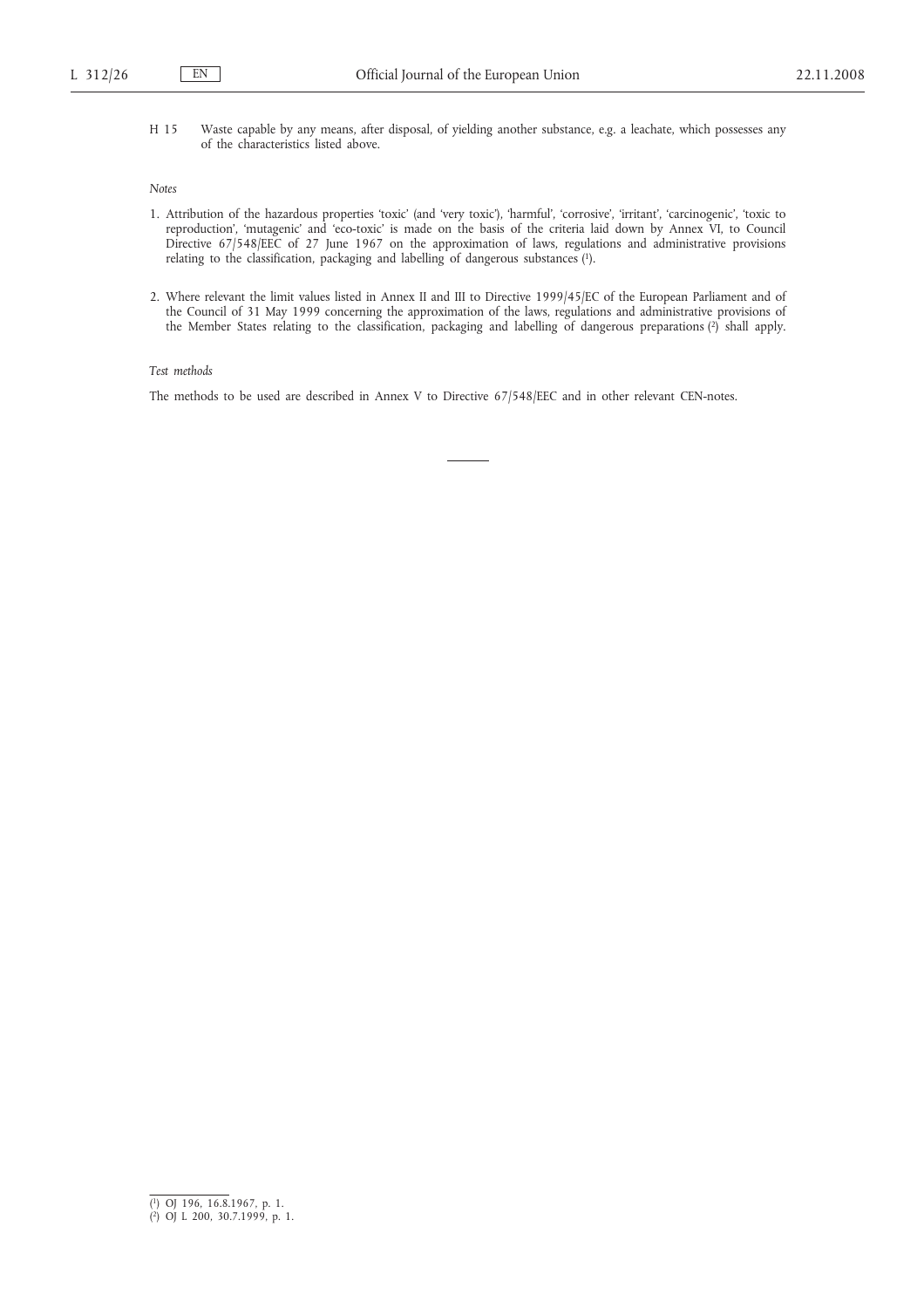## *ANNEX IV*

#### **EXAMPLES OF WASTE PREVENTION MEASURES REFERRED TO IN ARTICLE 29**

#### **Measures that can affect the framework conditions related to the generation of waste**

- 1. The use of planning measures, or other economic instruments promoting the efficient use of resources.
- 2. The promotion of research and development into the area of achieving cleaner and less wasteful products and technologies and the dissemination and use of the results of such research and development.
- 3. The development of effective and meaningful indicators of the environmental pressures associated with the generation of waste aimed at contributing to the prevention of waste generation at all levels, from product comparisons at Community level through action by local authorities to national measures.

#### **Measures that can affect the design and production and distribution phase**

- 4. The promotion of eco-design (the systematic integration of environmental aspects into product design with the aim to improve the environmental performance of the product throughout its whole life cycle).
- 5. The provision of information on waste prevention techniques with a view to facilitating the implementation of best available techniques by industry.
- 6. Organise training of competent authorities as regards the insertion of waste prevention requirements in permits under this Directive and Directive 96/61/EC.
- 7. The inclusion of measures to prevent waste production at installations not falling under Directive 96/61/EC. Where appropriate, such measures could include waste prevention assessments or plans.
- 8. The use of awareness campaigns or the provision of financial, decision making or other support to businesses. Such measures are likely to be particularly effective where they are aimed at, and adapted to, small and medium sized enterprises and work through established business networks.
- 9. The use of voluntary agreements, consumer/producer panels or sectoral negotiations in order that the relevant businesses or industrial sectors set their own waste prevention plans or objectives or correct wasteful products or packaging.
- 10. The promotion of creditable environmental management systems, including EMAS and ISO 14001.

### **Measures that can affect the consumption and use phase**

- 11. Economic instruments such as incentives for clean purchases or the institution of an obligatory payment by consumers for a given article or element of packaging that would otherwise be provided free of charge.
- 12. The use of awareness campaigns and information provision directed at the general public or a specific set of consumers.
- 13. The promotion of creditable eco-labels.
- 14. Agreements with industry, such as the use of product panels such as those being carried out within the framework of Integrated Product Policies or with retailers on the availability of waste prevention information and products with a lower environmental impact.
- 15. In the context of public and corporate procurement, the integration of environmental and waste prevention criteria into calls for tenders and contracts, in line with the Handbook on environmental public procurement published by the Commission on 29 October 2004.
- 16. The promotion of the reuse and/or repair of appropriate discarded products or of their components, notably through the use of educational, economic, logistic or other measures such as support to or establishment of accredited repair and reuse-centres and networks especially in densely populated regions.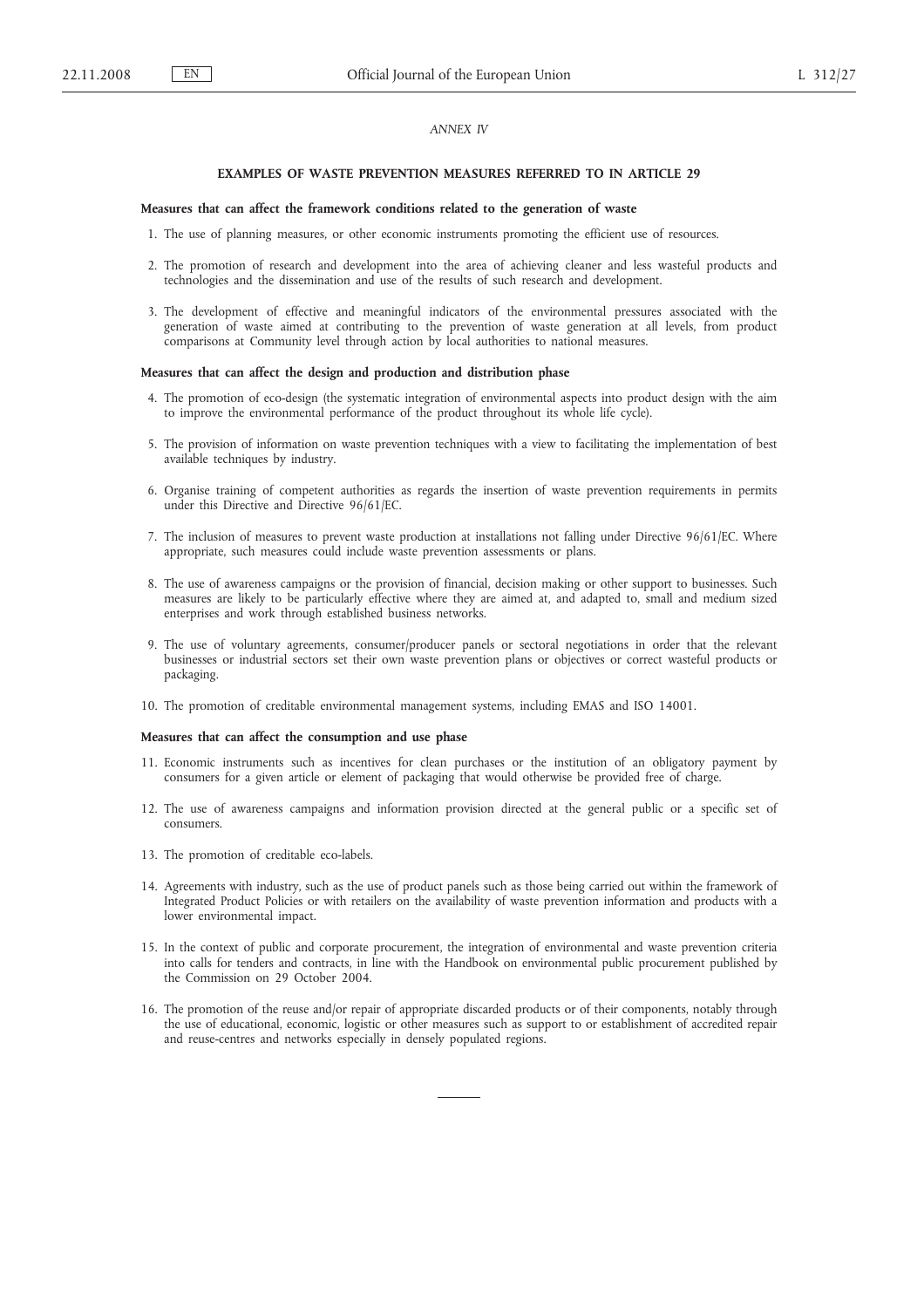# *ANNEX V*

# **CORRELATION TABLE**

| Directive 2006/12/EC  | This Directive                 |
|-----------------------|--------------------------------|
| Article $1(1)(a)$     | Article 3(1)                   |
| Article $1(1)(b)$     | Article 3(5)                   |
| Article $1(1)(c)$     | Article 3(6)                   |
| Article $1(1)(d)$     | Article 3(9)                   |
| Article $1(1)(e)$     | Article 3(19)                  |
| Article $1(1)(f)$     | Article $3(15)$                |
| Article $1(1)(g)$     | Article $3(10)$                |
| Article $1(2)$        | Article 7                      |
| Article 2(1)          | Article 2(1)                   |
| Article $2(1)(a)$     | Article $2(1)(a)$              |
| Article $2(1)(b)$     | Article 2(2)                   |
| Article $2(1)(b)(i)$  | Article $2(1)(d)$              |
| Article 2(1)(b)(ii)   | Article $2(2)(d)$              |
| Article 2(1)(b)(iii)  | Article $2(1)(f)$ and $(2)(c)$ |
| Article $2(1)(b)(iv)$ | Article 2(2)(a)                |
| Article $2(1)(b)(v)$  | Article $2(1)(e)$              |
| Article 2(2)          | Article 2(4)                   |
| Article 3(1)          | Article 4                      |
| Article 4(1)          | Article 13                     |
| Article 4(2)          | Article $36(1)$                |
| Article 5             | Article 16                     |
| Article 6             |                                |
| Article 7             | Article 28                     |
| Article 8             | Article 15                     |
| Article 9             | Article 23                     |
| Article 10            | Article 23                     |
| Article 11            | Articles 24 and 25             |
| Article 12            | Article 26                     |
| Article 13            | Article 34                     |
| Article 14            | Article 35                     |
| Article 15            | Article 14                     |
| Article 16            | Article 37                     |
| Article 17            | Article 38                     |
| Article 18(1)         | Article $39(1)$                |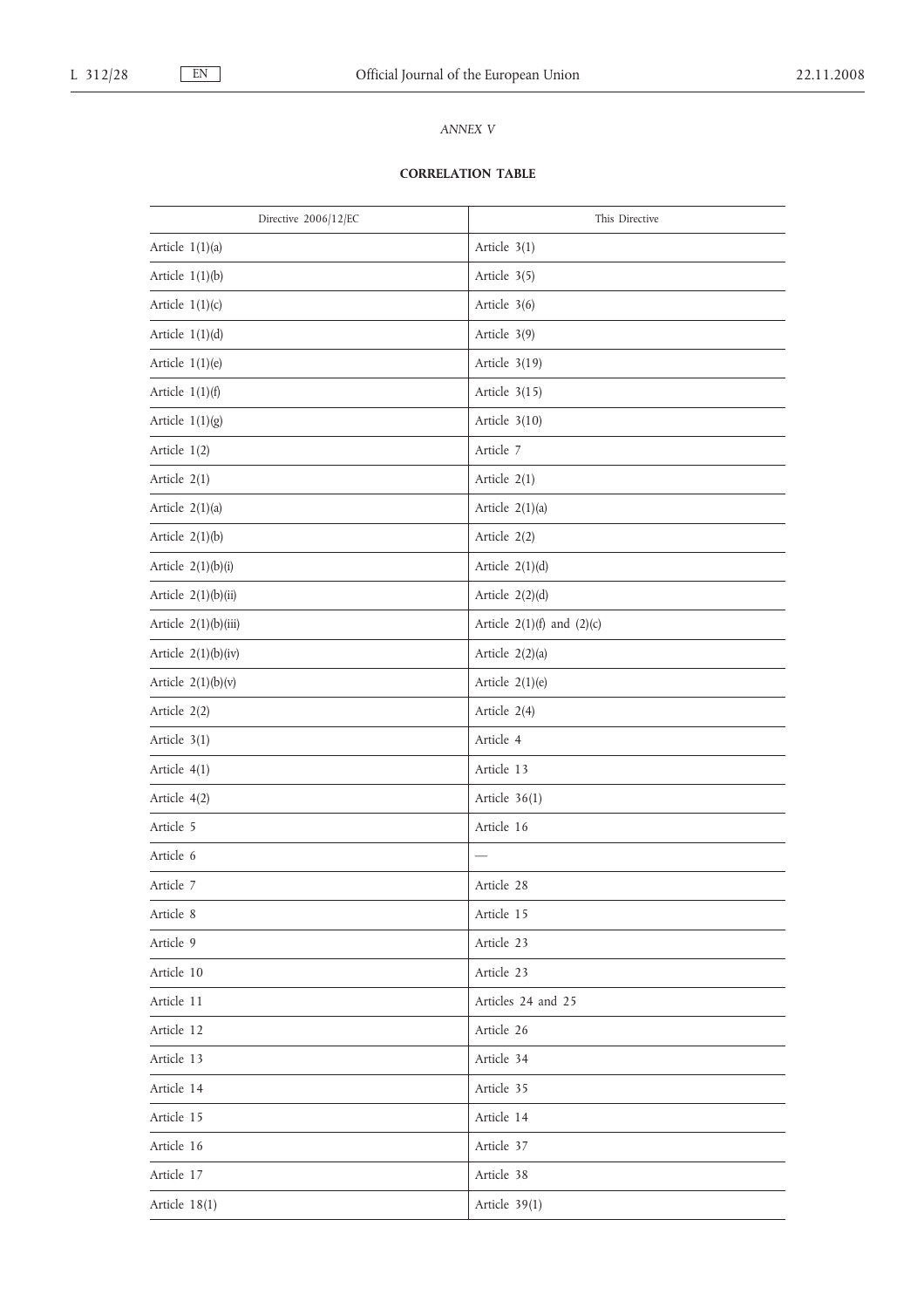| Directive 2006/12/EC | This Directive |
|----------------------|----------------|
|                      | Article 39(2)  |
| Article 18(2)        | __             |
| Article 18(3)        | Article 39(3)  |
| Article 19           | Article 40     |
| Article 20           |                |
| Article 21           | Article 42     |
| Article 22           | Article 43     |
| Annex I              |                |
| Annex IIA            | Annex I        |
| Annex IIB            | Annex II       |

| Directive 75/439/EEC      | This Directive                 |
|---------------------------|--------------------------------|
| Article 1(1)              | Article 3(18)                  |
| Article 2                 | Articles 13 and 21             |
| Article $3(1)$ and $(2)$  |                                |
| Article 3(3)              | Article 13                     |
| Article 4                 | Article 13                     |
| Article $5(1)$            |                                |
| Article 5(2)              |                                |
| Article 5(3)              |                                |
| Article 5(4)              | Articles 26 and 34             |
| Article 6                 | Article 23                     |
| Article 7(a)              | Article 13                     |
| Article 7(b)              |                                |
| Article $8(1)$            |                                |
| Article 8(2)(a)           |                                |
| Article $8(2)(b)$         |                                |
| Article 8(3)              |                                |
| Article 9                 |                                |
| Article 10(1)             | Article 18                     |
| Article $10(2)$           | Article 13                     |
| Article $10(3)$ and $(4)$ |                                |
| Article 10(5)             | Articles 19, 21, 25, 34 and 35 |
| Article 11                |                                |
| Article 12                | Article 35                     |
| Article $13(1)$           | Article 34                     |